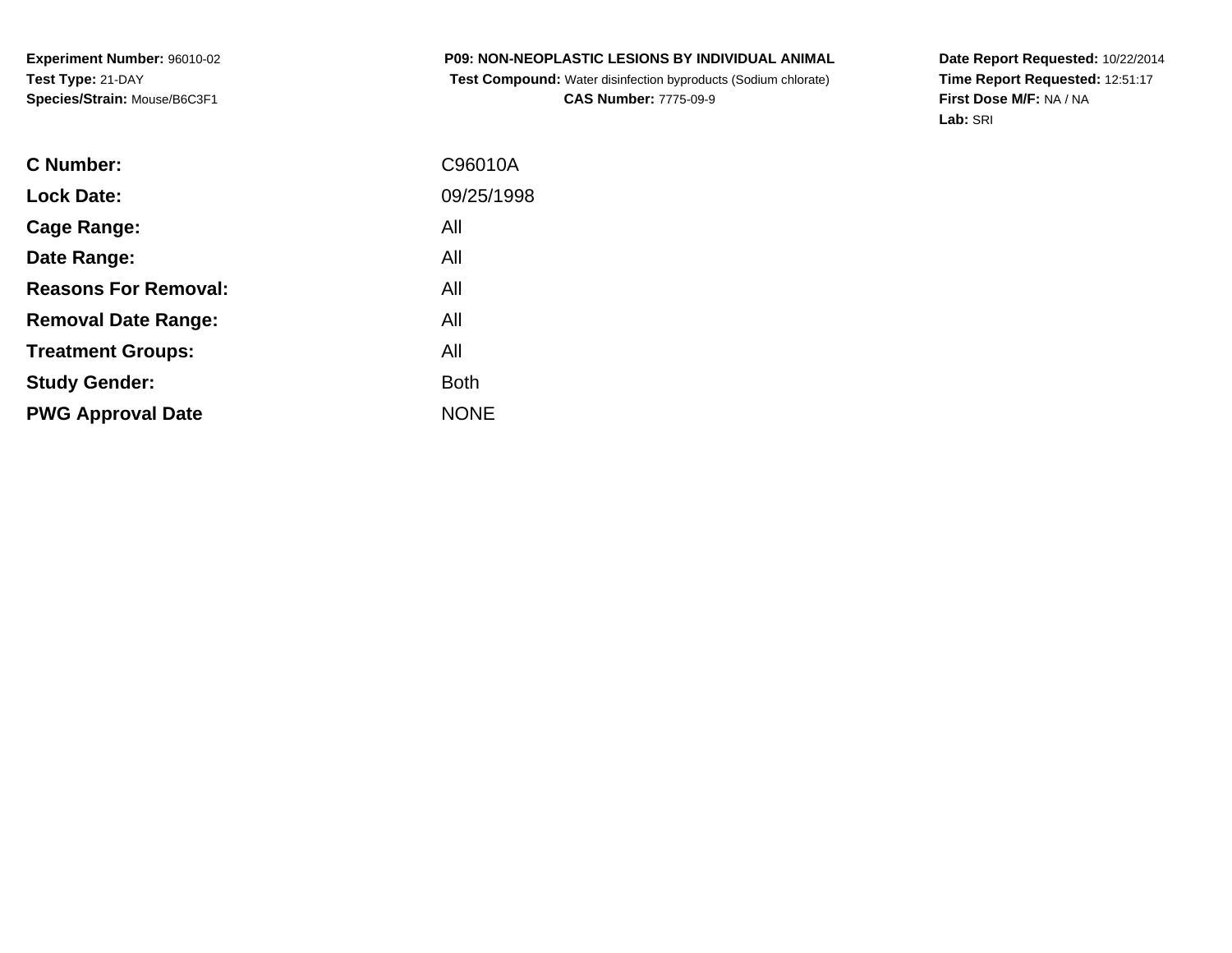**Test Compound:** Water disinfection byproducts (Sodium chlorate)

**CAS Number:** 7775-09-9

**Date Report Requested:** 10/22/2014**Time Report Requested:** 12:51:17**First Dose M/F:** NA / NA**Lab:** SRI

| <b>B6C3F1 Mouse Male</b><br>0 MG/L | DAY ON TESTI<br><b>ANIMAL ID</b> | 0<br>0<br>$\boldsymbol{2}$<br>$\overline{\mathbf{c}}$<br>$\mathbf 0$ | 0<br>0<br>$\boldsymbol{2}$<br>$\overline{c}$<br>$\mathbf 0$ | 0<br>$\boldsymbol{\theta}$<br>$\boldsymbol{2}$<br>$\overline{c}$<br>$\mathbf 0$ | 0<br>0<br>$\boldsymbol{2}$<br>$\overline{c}$<br>$\Omega$ | 0<br>$\boldsymbol{\theta}$<br>$\boldsymbol{2}$<br>$\overline{\mathbf{c}}$<br>$\mathbf 0$ | 0<br>0<br>$\boldsymbol{2}$<br>$\overline{c}$<br>$\Omega$ | 0<br>$\boldsymbol{\theta}$<br>$\boldsymbol{2}$<br>$\overline{\mathbf{c}}$<br>$\mathbf 0$ | 0<br>0<br>$\boldsymbol{2}$<br>$\overline{c}$<br>$\Omega$ | 0<br>$\pmb{\theta}$<br>$\frac{2}{2}$<br>$\mathbf 0$ | 0<br>$\boldsymbol{\theta}$<br>$\boldsymbol{2}$<br>$\overline{c}$<br>$\mathbf 0$ |                       |
|------------------------------------|----------------------------------|----------------------------------------------------------------------|-------------------------------------------------------------|---------------------------------------------------------------------------------|----------------------------------------------------------|------------------------------------------------------------------------------------------|----------------------------------------------------------|------------------------------------------------------------------------------------------|----------------------------------------------------------|-----------------------------------------------------|---------------------------------------------------------------------------------|-----------------------|
|                                    |                                  | $\mathbf 0$<br>0<br>0<br>1                                           | $\mathbf 0$<br>$\mathbf 0$<br>$\pmb{0}$<br>$\overline{2}$   | $\mathbf 0$<br>0<br>$\pmb{0}$<br>3                                              | $\mathbf 0$<br>$\mathbf 0$<br>0<br>4                     | $\mathbf 0$<br>0<br>$\pmb{0}$<br>5                                                       | $\mathbf 0$<br>$\mathbf 0$<br>0<br>6                     | $\mathbf 0$<br>0<br>$\boldsymbol{0}$<br>$\overline{7}$                                   | $\mathbf 0$<br>$\mathbf 0$<br>0<br>8                     | $\mathbf 0$<br>$\mathbf 0$<br>0<br>9                | 0<br>$\mathbf 0$<br>1<br>$\overline{0}$                                         | <i><b>*TOTALS</b></i> |
| <b>Alimentary System</b>           |                                  |                                                                      |                                                             |                                                                                 |                                                          |                                                                                          |                                                          |                                                                                          |                                                          |                                                     |                                                                                 |                       |
| Esophagus                          |                                  | +                                                                    | +                                                           | +                                                                               |                                                          | +                                                                                        | +                                                        | +                                                                                        |                                                          | +                                                   | +                                                                               | 10                    |
| Gallbladder                        |                                  | M                                                                    | $+$                                                         | +                                                                               | +                                                        | +                                                                                        | +                                                        | +                                                                                        | +                                                        | +                                                   | +                                                                               | 9                     |
| Intestine Large, Cecum             |                                  | +                                                                    | $\ddot{}$                                                   | +                                                                               | +                                                        | +                                                                                        | +                                                        | +                                                                                        | +                                                        | +                                                   | $\ddot{}$                                                                       | 10                    |
| Intestine Large, Colon             |                                  | +                                                                    | $\pm$                                                       | +                                                                               | +                                                        | +                                                                                        | +                                                        | +                                                                                        | $\ddot{}$                                                | $\ddot{}$                                           | $\pm$                                                                           | 10                    |
| Intestine Large, Rectum            |                                  | +                                                                    | +                                                           | +                                                                               | +                                                        | +                                                                                        | $\ddot{}$                                                | +                                                                                        | +                                                        | +                                                   | +                                                                               | 10                    |
| Intestine Small, Duodenum          |                                  | +                                                                    | +                                                           | +                                                                               | +                                                        | +                                                                                        | +                                                        | +                                                                                        | $\ddot{}$                                                | +                                                   | $\ddot{}$                                                                       | 10                    |
| Intestine Small, Ileum             |                                  | +                                                                    | +                                                           | +                                                                               | +                                                        | +                                                                                        | +                                                        | +                                                                                        | +                                                        | +                                                   | +                                                                               | 10                    |
| Intestine Small, Jejunum           |                                  | +                                                                    | $\pm$                                                       | $\pm$                                                                           | $\pm$                                                    | $\pm$                                                                                    | $\pm$                                                    | $\pm$                                                                                    | $\pm$                                                    | $\pm$                                               | +                                                                               | 10                    |
| Liver                              |                                  | +                                                                    | $\ddot{}$                                                   | $\ddot{}$                                                                       | +                                                        | $\ddot{}$                                                                                | +                                                        | $\ddot{}$                                                                                | $\ddot{}$                                                | $\ddot{}$                                           | $\ddot{}$                                                                       | 10                    |
| Pancreas                           |                                  | +                                                                    | +                                                           | $\ddot{}$                                                                       | +                                                        | $\ddot{}$                                                                                | +                                                        | $\ddot{}$                                                                                | +                                                        | +                                                   | +                                                                               | 10                    |
| Salivary Glands                    |                                  | +                                                                    | +                                                           | $\ddot{}$                                                                       | +                                                        | $\ddot{}$                                                                                | $\ddot{}$                                                | $\ddot{}$                                                                                | +                                                        | $\ddot{}$                                           | +                                                                               | 10                    |
| Stomach, Forestomach               |                                  | +                                                                    | $\ddot{}$                                                   | +                                                                               | +                                                        | $\ddot{}$                                                                                | +                                                        | +                                                                                        | $\ddot{}$                                                | $\ddot{}$                                           | $\ddot{}$                                                                       | 10                    |
| Stomach, Glandular                 |                                  | $\ddot{}$                                                            | $\ddot{}$                                                   | $\ddot{}$                                                                       | $\ddot{}$                                                | $\ddot{}$                                                                                | $\ddot{}$                                                | $\ddot{}$                                                                                | $\ddot{}$                                                | $\pm$                                               | $\pm$                                                                           | 10                    |
| <b>Cardiovascular System</b>       |                                  |                                                                      |                                                             |                                                                                 |                                                          |                                                                                          |                                                          |                                                                                          |                                                          |                                                     |                                                                                 |                       |
| <b>Blood Vessel</b>                |                                  | +                                                                    |                                                             | +                                                                               | +                                                        | +                                                                                        |                                                          |                                                                                          |                                                          | +                                                   | +                                                                               | 10                    |
| Heart                              |                                  | $\ddot{}$                                                            |                                                             | $\ddot{}$                                                                       | $\ddot{}$                                                | $\ddot{}$                                                                                | $\ddot{}$                                                | $\ddot{}$                                                                                | $\ddot{}$                                                | $\ddot{}$                                           | $\ddot{}$                                                                       | 10                    |
| <b>Endocrine System</b>            |                                  |                                                                      |                                                             |                                                                                 |                                                          |                                                                                          |                                                          |                                                                                          |                                                          |                                                     |                                                                                 |                       |
| <b>Adrenal Cortex</b>              |                                  | +                                                                    |                                                             | +                                                                               |                                                          |                                                                                          |                                                          | +                                                                                        |                                                          | +                                                   | ٠                                                                               | 10                    |
| Adrenal Medulla                    |                                  | +                                                                    | +                                                           | +                                                                               | +                                                        | +                                                                                        | +                                                        | $\ddot{}$                                                                                | +                                                        | +                                                   | +                                                                               | 10                    |
| Parathyroid Gland                  |                                  | +                                                                    |                                                             | M                                                                               | $\ddot{}$                                                | $\ddot{}$                                                                                | $\ddot{}$                                                | M                                                                                        | $\ddot{}$                                                | +                                                   | $\ddot{}$                                                                       | 8                     |
|                                    |                                  |                                                                      |                                                             |                                                                                 |                                                          |                                                                                          |                                                          |                                                                                          |                                                          |                                                     |                                                                                 |                       |

\* ..Total animals with tissue examined microscopically; Total animals with lesion and mean severity grade

**Experiment Number:** 96010-02

**Species/Strain:** Mouse/B6C3F1

**Test Type:** 21-DAY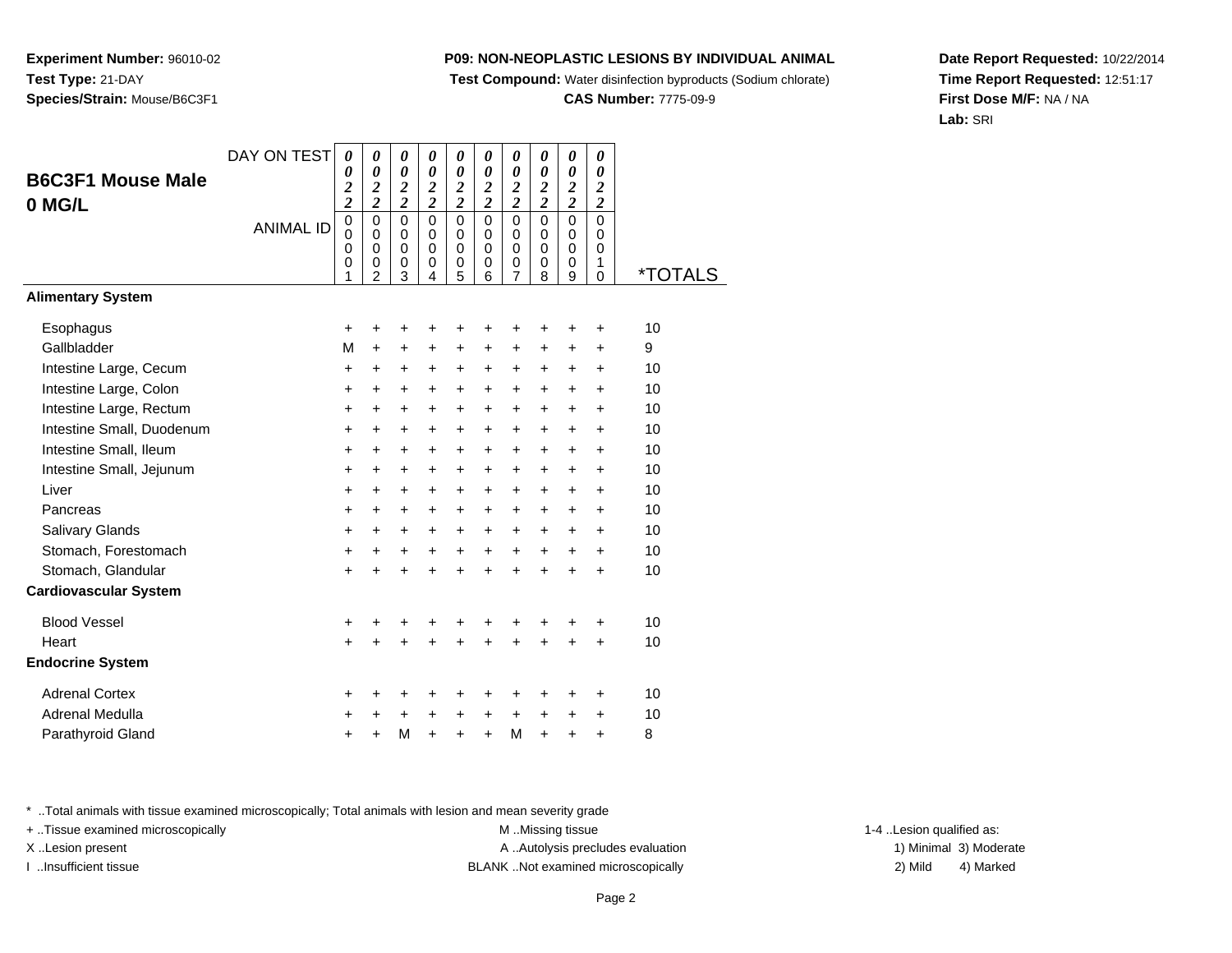**Test Compound:** Water disinfection byproducts (Sodium chlorate)

**CAS Number:** 7775-09-9

**Date Report Requested:** 10/22/2014**Time Report Requested:** 12:51:17**First Dose M/F:** NA / NA**Lab:** SRI

| <b>B6C3F1 Mouse Male</b><br>0 MG/L | DAY ON TEST      | 0<br>0<br>$\frac{2}{2}$         | 0<br>$\boldsymbol{\theta}$<br>$\frac{2}{2}$            | 0<br>0<br>$\frac{2}{2}$                   | 0<br>$\boldsymbol{\theta}$<br>$\frac{2}{2}$ | 0<br>0<br>$\frac{2}{2}$                                                 | 0<br>$\boldsymbol{\theta}$<br>$\frac{2}{2}$ | 0<br>0<br>$\frac{2}{2}$                             | 0<br>$\boldsymbol{\theta}$<br>$\frac{2}{2}$ | 0<br>$\boldsymbol{\theta}$<br>$\frac{2}{2}$ | 0<br>$\boldsymbol{\theta}$<br>$\boldsymbol{2}$<br>$\overline{\mathbf{c}}$ |                       |   |     |
|------------------------------------|------------------|---------------------------------|--------------------------------------------------------|-------------------------------------------|---------------------------------------------|-------------------------------------------------------------------------|---------------------------------------------|-----------------------------------------------------|---------------------------------------------|---------------------------------------------|---------------------------------------------------------------------------|-----------------------|---|-----|
|                                    | <b>ANIMAL ID</b> | $\mathbf 0$<br>0<br>0<br>0<br>1 | $\mathbf 0$<br>$\mathbf 0$<br>0<br>0<br>$\overline{2}$ | $\mathsf 0$<br>$\mathbf 0$<br>0<br>0<br>3 | $\mathbf 0$<br>$\mathbf 0$<br>0<br>0<br>4   | $\mathsf 0$<br>$\mathbf 0$<br>0<br>$\begin{matrix} 0 \\ 5 \end{matrix}$ | $\mathbf 0$<br>0<br>0<br>0<br>6             | $\mathbf 0$<br>$\mathbf 0$<br>$\mathbf 0$<br>0<br>7 | $\mathbf 0$<br>$\mathbf 0$<br>0<br>0<br>8   | $\mathbf 0$<br>$\mathbf 0$<br>0<br>0<br>9   | $\mathbf 0$<br>0<br>0<br>1<br>$\mathbf 0$                                 | <i><b>*TOTALS</b></i> |   |     |
| <b>Pituitary Gland</b>             |                  | M                               | $\ddot{}$                                              | $\ddot{}$                                 | $+$                                         | $+$                                                                     | $\ddot{}$                                   | M                                                   | $\ddot{}$                                   | $\ddot{}$                                   | $\ddot{}$                                                                 | 8                     |   |     |
| <b>Thyroid Gland</b>               |                  | $\ddot{}$                       | Ŧ.                                                     | $\ddot{}$                                 |                                             | $\ddot{}$                                                               | ÷                                           | $\ddot{}$                                           | $\ddot{}$                                   | $\ddot{}$                                   | $\ddot{}$                                                                 | 10                    |   |     |
| <b>General Body System</b>         |                  |                                 |                                                        |                                           |                                             |                                                                         |                                             |                                                     |                                             |                                             |                                                                           |                       |   |     |
| <b>NONE</b>                        |                  |                                 |                                                        |                                           |                                             |                                                                         |                                             |                                                     |                                             |                                             |                                                                           |                       |   |     |
| <b>Genital System</b>              |                  |                                 |                                                        |                                           |                                             |                                                                         |                                             |                                                     |                                             |                                             |                                                                           |                       |   |     |
| Epididymis                         |                  | +                               | +                                                      | +                                         | +                                           | +                                                                       | +                                           | +                                                   | +                                           | +                                           | +                                                                         | 10                    |   |     |
| <b>Preputial Gland</b>             |                  | $\ddot{}$                       | $\ddot{}$                                              | +                                         | $\ddot{}$                                   | $\ddot{}$                                                               | $\ddot{}$                                   | +                                                   | $\ddot{}$                                   | +                                           | $\ddot{}$                                                                 | 10                    |   |     |
| Prostate                           |                  | +                               | +                                                      | $\ddot{}$                                 | $\ddot{}$                                   | $\ddot{}$                                                               | $\ddot{}$                                   | $\ddot{}$                                           | $\ddot{}$                                   | $\pm$                                       | $\ddot{}$                                                                 | 10                    |   |     |
| <b>Seminal Vesicle</b>             |                  | $\ddot{}$                       | $\ddot{}$                                              | +                                         | $\ddot{}$                                   | $\ddot{}$                                                               | $\ddot{}$                                   | $\ddot{}$                                           | $\ddot{}$                                   | $\ddot{}$                                   | $\ddot{}$                                                                 | 10                    |   |     |
| <b>Testes</b>                      |                  | $\ddot{}$                       | $\ddot{}$                                              | $\ddot{}$                                 | $\ddot{}$                                   | $\ddot{}$                                                               | $\ddot{}$                                   | $\ddot{}$                                           | $\ddot{}$                                   | $\ddot{}$                                   | $\ddot{}$                                                                 | 10                    |   |     |
| Hypoplasia                         |                  |                                 |                                                        |                                           |                                             | 3                                                                       |                                             |                                                     |                                             |                                             |                                                                           |                       | 1 | 3.0 |
| <b>Hematopoietic System</b>        |                  |                                 |                                                        |                                           |                                             |                                                                         |                                             |                                                     |                                             |                                             |                                                                           |                       |   |     |
| <b>Bone Marrow</b>                 |                  | +                               | +                                                      | +                                         |                                             | +                                                                       |                                             |                                                     |                                             |                                             |                                                                           | 10                    |   |     |
| Lymph Node, Mandibular             |                  | +                               | $\ddot{}$                                              | $\ddot{}$                                 | $\ddot{}$                                   | +                                                                       | $\ddot{}$                                   | +                                                   | +                                           | +                                           | +                                                                         | 10                    |   |     |
| Hemorrhage                         |                  | 1                               |                                                        |                                           |                                             |                                                                         |                                             |                                                     |                                             |                                             |                                                                           |                       | 1 | 1.0 |
| Lymph Node, Mesenteric             |                  | $\ddot{}$                       | +                                                      | +                                         | +                                           | +                                                                       | +                                           | +                                                   | +                                           |                                             | +                                                                         | 10                    |   |     |
| Spleen                             |                  | $\ddot{}$                       | +                                                      | +                                         | +                                           | $\ddot{}$                                                               | +                                           | +                                                   | +                                           | +                                           | $\ddot{}$                                                                 | 10                    |   |     |
| Thymus                             |                  | $\ddot{}$                       | $\ddot{}$                                              | $\ddot{}$                                 | $\ddot{}$                                   | $\ddot{}$                                                               | ÷                                           | $\ddot{}$                                           | $\ddot{}$                                   | $\ddot{}$                                   | $\ddot{}$                                                                 | 10                    |   |     |
| <b>Integumentary System</b>        |                  |                                 |                                                        |                                           |                                             |                                                                         |                                             |                                                     |                                             |                                             |                                                                           |                       |   |     |
| <b>Mammary Gland</b>               |                  | M                               | М                                                      | М                                         | м                                           | M                                                                       | M                                           | M                                                   | М                                           | M                                           | M                                                                         | $\pmb{0}$             |   |     |
| Skin                               |                  | +                               | +                                                      | +                                         | +                                           | +                                                                       | +                                           | +                                                   | +                                           | +                                           | +                                                                         | 10                    |   |     |

\* ..Total animals with tissue examined microscopically; Total animals with lesion and mean severity grade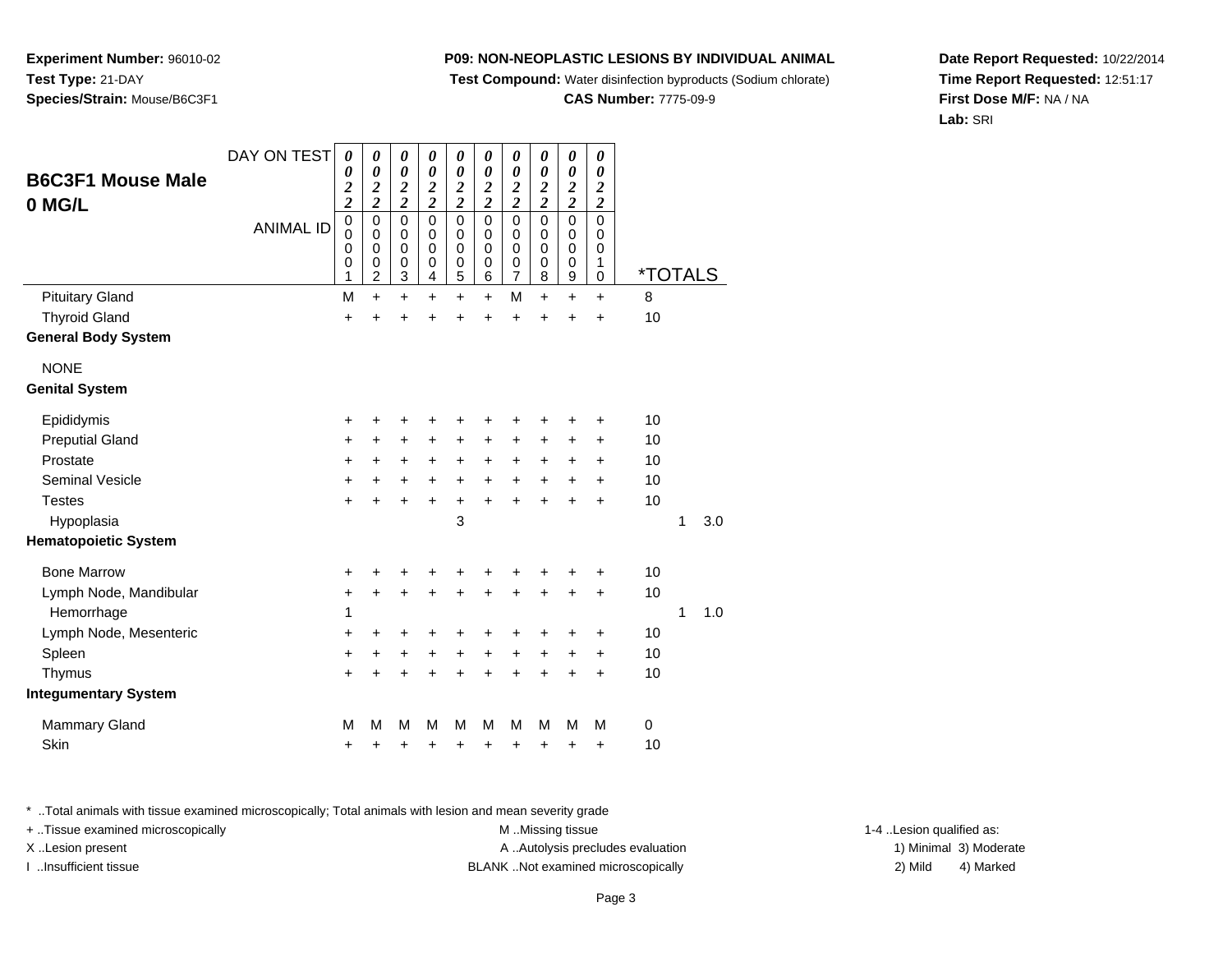**Test Compound:** Water disinfection byproducts (Sodium chlorate)

**CAS Number:** 7775-09-9

**Date Report Requested:** 10/22/2014**Time Report Requested:** 12:51:17**First Dose M/F:** NA / NA**Lab:** SRI

| <b>B6C3F1 Mouse Male</b><br>0 MG/L | DAY ON TEST<br><b>ANIMAL ID</b> | $\boldsymbol{\theta}$<br>0<br>$\frac{2}{2}$<br>$\mathbf 0$<br>0<br>0<br>$\mathbf 0$<br>1 | 0<br>$\boldsymbol{\theta}$<br>$\frac{2}{2}$<br>$\pmb{0}$<br>$\pmb{0}$<br>0<br>0<br>2 | 0<br>0<br>$\frac{2}{2}$<br>$\mathsf 0$<br>0<br>0<br>0<br>3 | 0<br>0<br>$\boldsymbol{2}$<br>$\overline{\mathbf{c}}$<br>$\mathbf 0$<br>0<br>0<br>0<br>4 | 0<br>0<br>$\frac{2}{2}$<br>$\mathsf 0$<br>0<br>0<br>0<br>5 | 0<br>0<br>$\boldsymbol{2}$<br>$\overline{\mathbf{c}}$<br>$\mathbf 0$<br>0<br>0<br>0<br>6 | 0<br>0<br>$\frac{2}{2}$<br>$\mathsf 0$<br>0<br>0<br>0<br>$\overline{7}$ | 0<br>0<br>$\boldsymbol{2}$<br>$\overline{\mathbf{c}}$<br>$\mathbf 0$<br>0<br>0<br>0<br>8 | 0<br>0<br>$\frac{2}{2}$<br>$\mathsf 0$<br>0<br>0<br>0<br>9 | 0<br>0<br>2<br>$\overline{c}$<br>$\Omega$<br>0<br>0<br>1<br>$\Omega$ | <i><b>*TOTALS</b></i> |   |     |
|------------------------------------|---------------------------------|------------------------------------------------------------------------------------------|--------------------------------------------------------------------------------------|------------------------------------------------------------|------------------------------------------------------------------------------------------|------------------------------------------------------------|------------------------------------------------------------------------------------------|-------------------------------------------------------------------------|------------------------------------------------------------------------------------------|------------------------------------------------------------|----------------------------------------------------------------------|-----------------------|---|-----|
| Skin                               |                                 | $\ddot{}$                                                                                | Ŧ.                                                                                   | $\ddot{}$                                                  | $\ddot{}$                                                                                | $\ddot{}$                                                  | $\ddot{}$                                                                                | $\ddot{}$                                                               | $\ddot{}$                                                                                | $\ddot{}$                                                  | $\ddot{}$                                                            | 10                    |   |     |
| Musculoskeletal System             |                                 |                                                                                          |                                                                                      |                                                            |                                                                                          |                                                            |                                                                                          |                                                                         |                                                                                          |                                                            |                                                                      |                       |   |     |
| Bone                               |                                 | $\ddot{}$                                                                                |                                                                                      |                                                            |                                                                                          |                                                            |                                                                                          | ٠                                                                       |                                                                                          | +                                                          | +                                                                    | 10                    |   |     |
| Nervous System                     |                                 |                                                                                          |                                                                                      |                                                            |                                                                                          |                                                            |                                                                                          |                                                                         |                                                                                          |                                                            |                                                                      |                       |   |     |
| <b>Brain</b>                       |                                 | $\ddot{}$                                                                                |                                                                                      |                                                            |                                                                                          |                                                            |                                                                                          |                                                                         |                                                                                          |                                                            | +                                                                    | 10                    |   |     |
| <b>Respiratory System</b>          |                                 |                                                                                          |                                                                                      |                                                            |                                                                                          |                                                            |                                                                                          |                                                                         |                                                                                          |                                                            |                                                                      |                       |   |     |
| Lung                               |                                 | $\ddot{}$                                                                                |                                                                                      |                                                            |                                                                                          |                                                            |                                                                                          |                                                                         |                                                                                          | +                                                          | ÷                                                                    | 10                    |   |     |
| Hemorrhage, Focal                  |                                 |                                                                                          |                                                                                      |                                                            | 1                                                                                        |                                                            |                                                                                          |                                                                         |                                                                                          |                                                            |                                                                      |                       | 1 | 1.0 |
| Nose                               |                                 | $\ddot{}$                                                                                |                                                                                      | +                                                          | +                                                                                        | +                                                          | +                                                                                        | +                                                                       |                                                                                          | +                                                          | ٠                                                                    | 10                    |   |     |
| Trachea                            |                                 | $\ddot{}$                                                                                |                                                                                      |                                                            |                                                                                          | $\ddot{}$                                                  |                                                                                          | ÷                                                                       |                                                                                          | $\ddot{}$                                                  | $\ddot{}$                                                            | 10                    |   |     |
| <b>Special Senses System</b>       |                                 |                                                                                          |                                                                                      |                                                            |                                                                                          |                                                            |                                                                                          |                                                                         |                                                                                          |                                                            |                                                                      |                       |   |     |
| <b>NONE</b>                        |                                 |                                                                                          |                                                                                      |                                                            |                                                                                          |                                                            |                                                                                          |                                                                         |                                                                                          |                                                            |                                                                      |                       |   |     |
| <b>Urinary System</b>              |                                 |                                                                                          |                                                                                      |                                                            |                                                                                          |                                                            |                                                                                          |                                                                         |                                                                                          |                                                            |                                                                      |                       |   |     |
| Kidney                             |                                 | ٠                                                                                        |                                                                                      |                                                            |                                                                                          |                                                            |                                                                                          |                                                                         |                                                                                          |                                                            | ٠                                                                    | 10                    |   |     |

| Kidnev                               |  |  |  |  | + + + + + + + + + + |  |               |
|--------------------------------------|--|--|--|--|---------------------|--|---------------|
| Pelvis, Inflammation, Chronic, Focal |  |  |  |  |                     |  | $1 \quad 2.0$ |
| Urinary Bladder                      |  |  |  |  | + + + + + + + + + + |  |               |

\* ..Total animals with tissue examined microscopically; Total animals with lesion and mean severity grade

**Experiment Number:** 96010-02

**Species/Strain:** Mouse/B6C3F1

**Test Type:** 21-DAY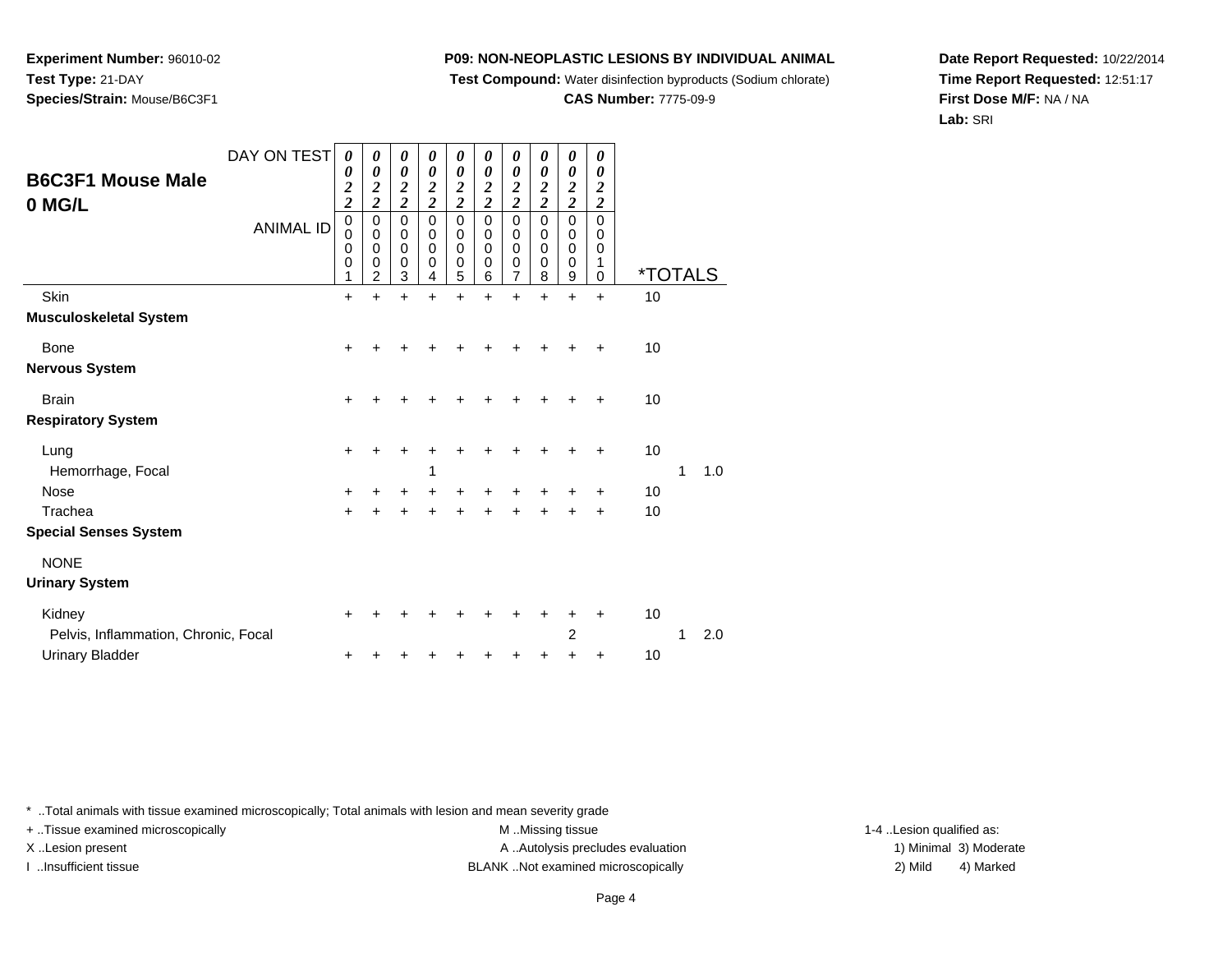**P09: NON-NEOPLASTIC LESIONS BY INDIVIDUAL ANIMAL**

 **Test Compound:** Water disinfection byproducts (Sodium chlorate)**CAS Number:** 7775-09-9

**Date Report Requested:** 10/22/2014**Time Report Requested:** 12:51:17**First Dose M/F:** NA / NA**Lab:** SRI

# **B6C3F1 Mouse Male125 MG/L**

| ANIMAL ID |  |
|-----------|--|
|           |  |

\*TOTALS

**Alimentary System**

NONE

**Cardiovascular System**

NONE

**Endocrine System**

NONE

#### **General Body System**

NONE

**Genital System**

### NONE

**Hematopoietic System**

### NONE

**Integumentary System**

NONE

**Musculoskeletal System**

### NONE

**Nervous System**

NONE

\* ..Total animals with tissue examined microscopically; Total animals with lesion and mean severity grade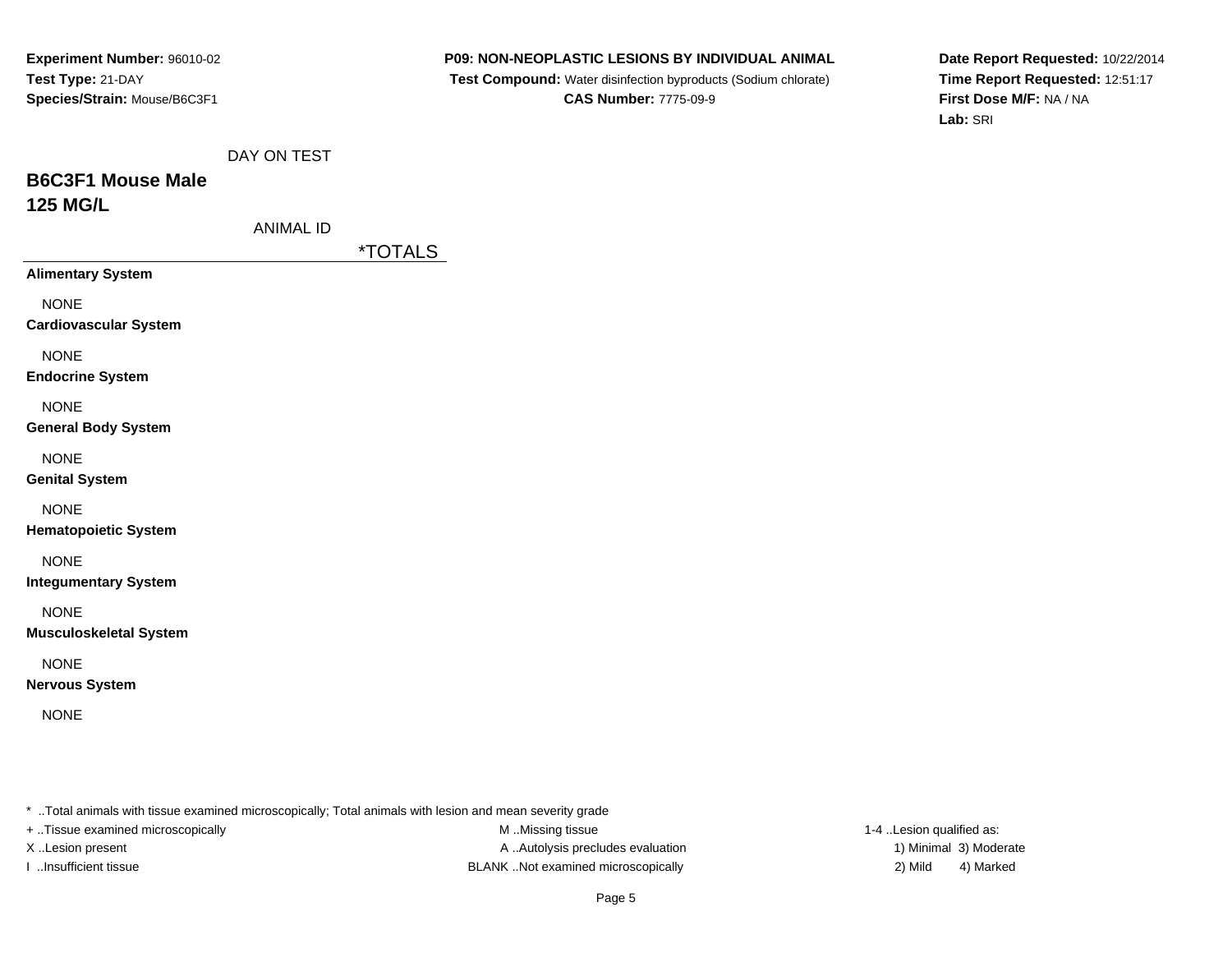**P09: NON-NEOPLASTIC LESIONS BY INDIVIDUAL ANIMAL**

 **Test Compound:** Water disinfection byproducts (Sodium chlorate)**CAS Number:** 7775-09-9

**Date Report Requested:** 10/22/2014**Time Report Requested:** 12:51:17**First Dose M/F:** NA / NA**Lab:** SRI

DAY ON TEST

# **B6C3F1 Mouse Male125 MG/L**

ANIMAL ID

\*TOTALS

**Respiratory System**

NONE

**Special Senses System**

NONE

**Urinary System**

NONE

\* ..Total animals with tissue examined microscopically; Total animals with lesion and mean severity grade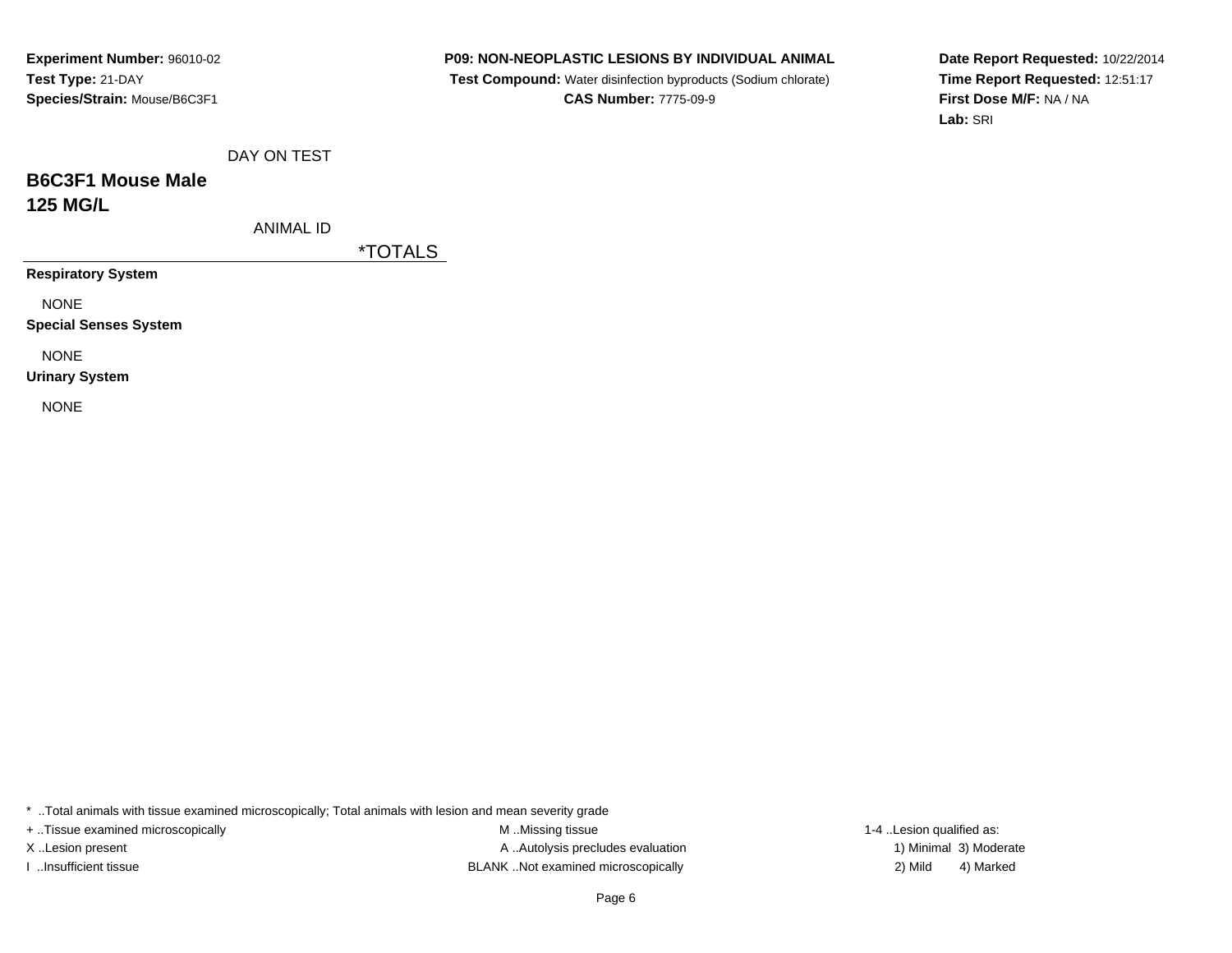**P09: NON-NEOPLASTIC LESIONS BY INDIVIDUAL ANIMAL**

 **Test Compound:** Water disinfection byproducts (Sodium chlorate)**CAS Number:** 7775-09-9

**Date Report Requested:** 10/22/2014**Time Report Requested:** 12:51:17**First Dose M/F:** NA / NA**Lab:** SRI

# **B6C3F1 Mouse Male250 MG/L**

| ANIMAL ID |  |
|-----------|--|
|           |  |

\*TOTALS

**Alimentary System**

NONE

**Cardiovascular System**

NONE

**Endocrine System**

NONE

#### **General Body System**

NONE

**Genital System**

### NONE

**Hematopoietic System**

### NONE

**Integumentary System**

NONE

**Musculoskeletal System**

### NONE

**Nervous System**

NONE

\* ..Total animals with tissue examined microscopically; Total animals with lesion and mean severity grade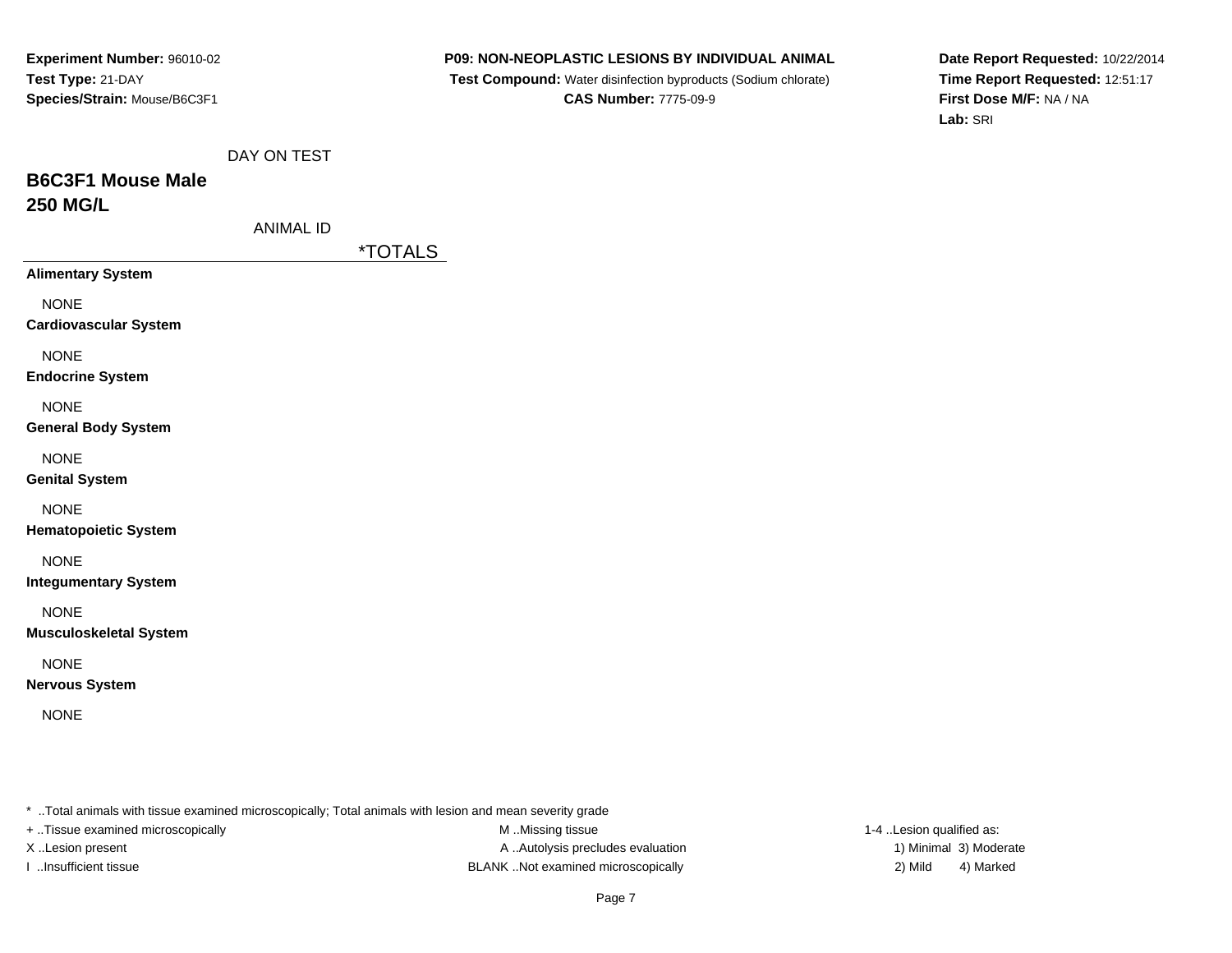**P09: NON-NEOPLASTIC LESIONS BY INDIVIDUAL ANIMAL**

 **Test Compound:** Water disinfection byproducts (Sodium chlorate)**CAS Number:** 7775-09-9

**Date Report Requested:** 10/22/2014**Time Report Requested:** 12:51:17**First Dose M/F:** NA / NA**Lab:** SRI

DAY ON TEST

# **B6C3F1 Mouse Male250 MG/L**

ANIMAL ID

\*TOTALS

**Respiratory System**

NONE

**Special Senses System**

NONE

**Urinary System**

NONE

\* ..Total animals with tissue examined microscopically; Total animals with lesion and mean severity grade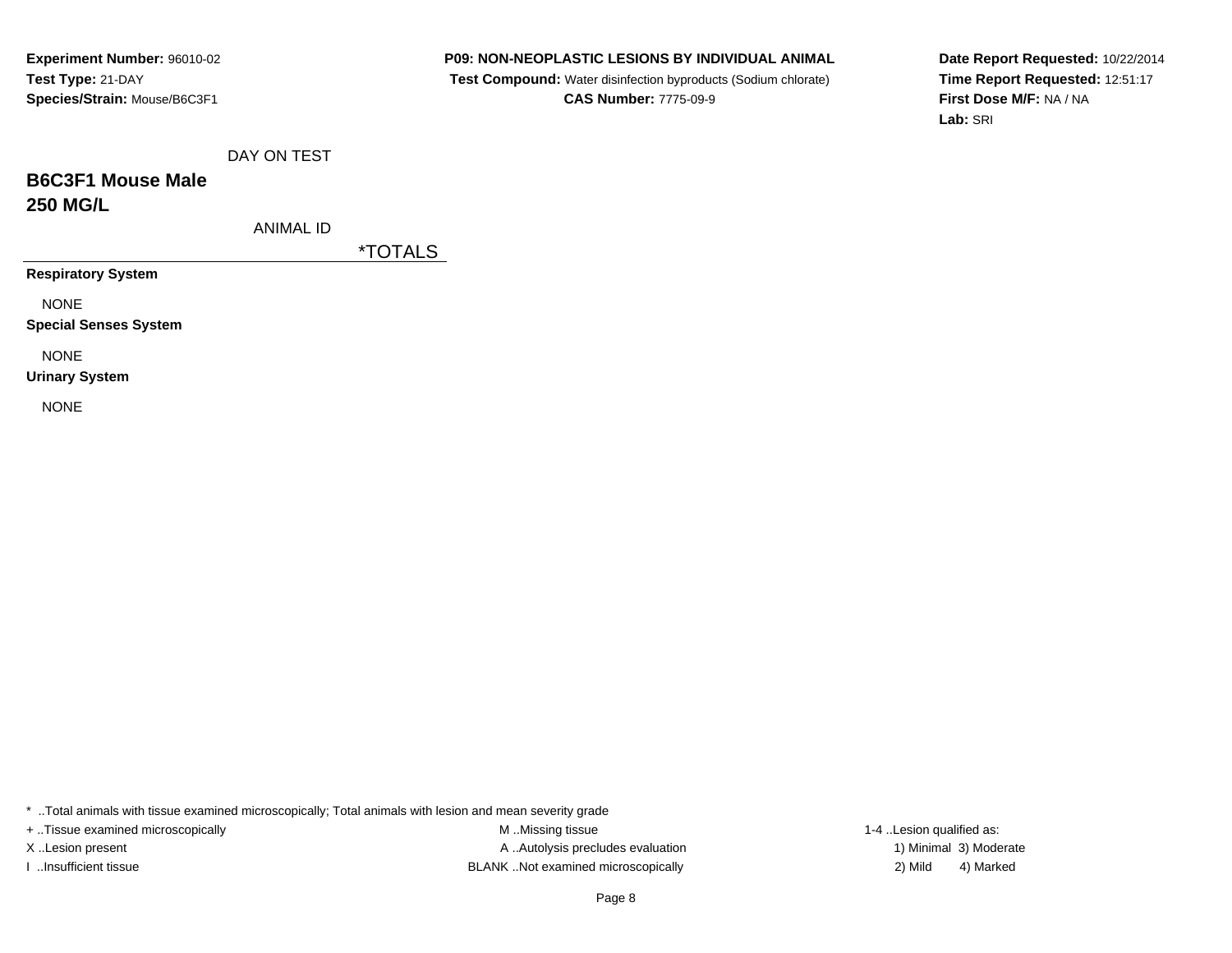**P09: NON-NEOPLASTIC LESIONS BY INDIVIDUAL ANIMAL**

 **Test Compound:** Water disinfection byproducts (Sodium chlorate)**CAS Number:** 7775-09-9

**Date Report Requested:** 10/22/2014**Time Report Requested:** 12:51:17**First Dose M/F:** NA / NA**Lab:** SRI

|  | DAY ON TEST |
|--|-------------|
|  |             |

# **B6C3F1 Mouse Male500 MG/L**

| ANIMAL ID |  |
|-----------|--|
|           |  |

\*TOTALS

**Alimentary System**

NONE

**Cardiovascular System**

NONE

**Endocrine System**

NONE

#### **General Body System**

NONE

**Genital System**

#### NONE

**Hematopoietic System**

### NONE

**Integumentary System**

NONE

**Musculoskeletal System**

### NONE

**Nervous System**

NONE

\* ..Total animals with tissue examined microscopically; Total animals with lesion and mean severity grade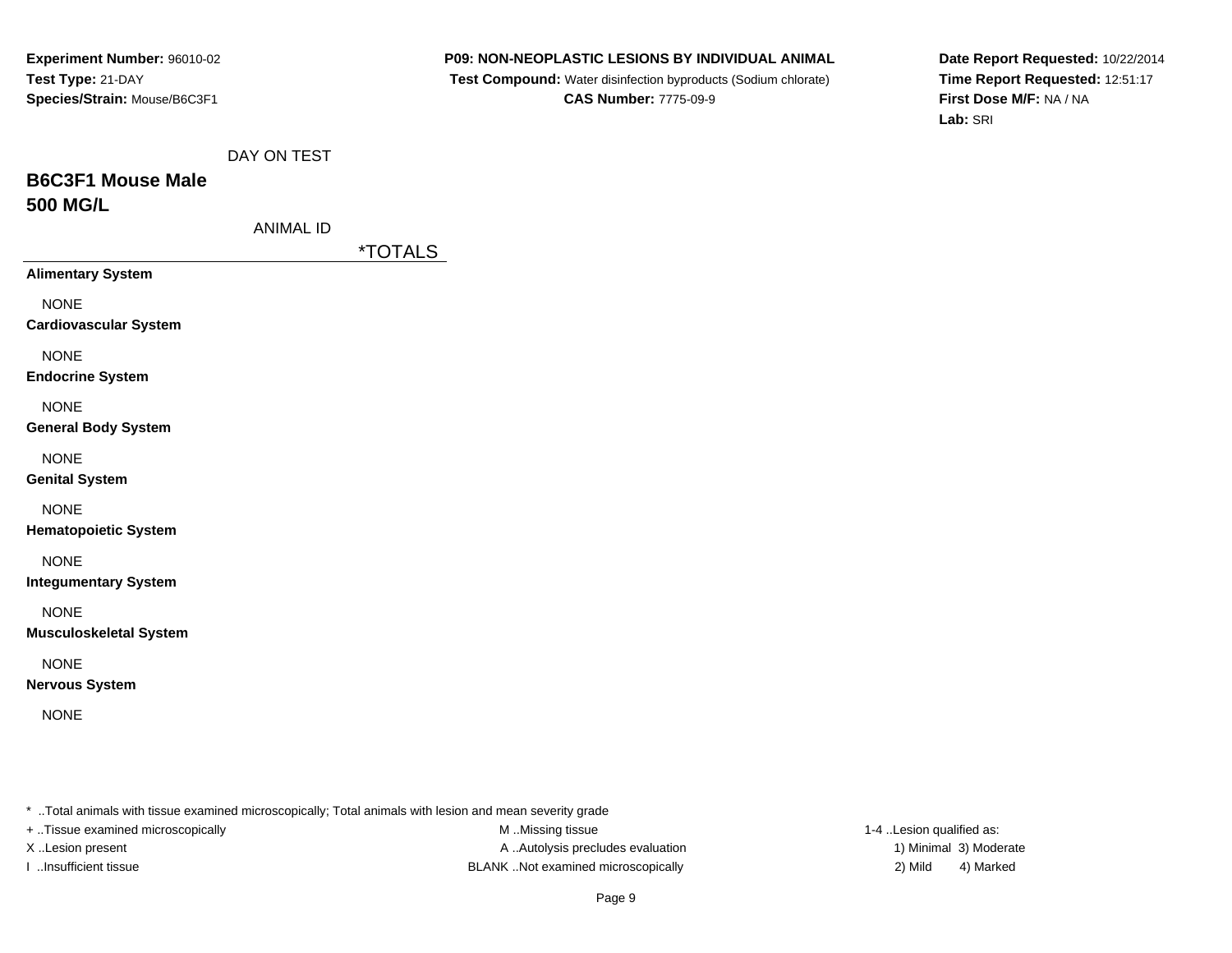**P09: NON-NEOPLASTIC LESIONS BY INDIVIDUAL ANIMAL**

 **Test Compound:** Water disinfection byproducts (Sodium chlorate)**CAS Number:** 7775-09-9

**Date Report Requested:** 10/22/2014**Time Report Requested:** 12:51:17**First Dose M/F:** NA / NA**Lab:** SRI

DAY ON TEST

# **B6C3F1 Mouse Male500 MG/L**

ANIMAL ID

\*TOTALS

**Respiratory System**

NONE

**Special Senses System**

NONE

**Urinary System**

NONE

\* ..Total animals with tissue examined microscopically; Total animals with lesion and mean severity grade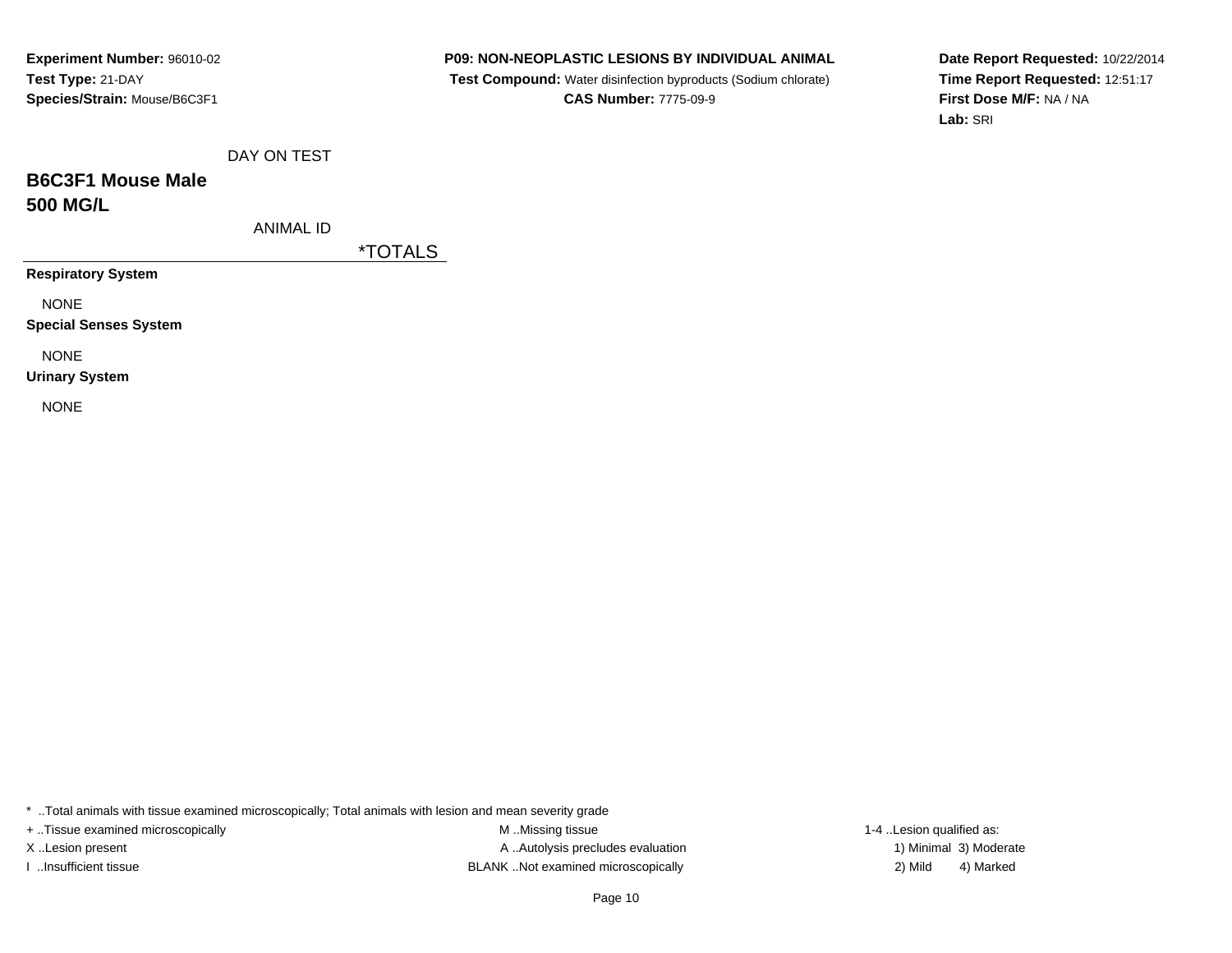**P09: NON-NEOPLASTIC LESIONS BY INDIVIDUAL ANIMAL**

 **Test Compound:** Water disinfection byproducts (Sodium chlorate)**CAS Number:** 7775-09-9

**Date Report Requested:** 10/22/2014**Time Report Requested:** 12:51:17**First Dose M/F:** NA / NA**Lab:** SRI

|--|

### **B6C3F1 Mouse Male1000MG/L**

| ANIMAL ID |  |
|-----------|--|
|           |  |

\*TOTALS

**Alimentary System**

NONE

**Cardiovascular System**

NONE

**Endocrine System**

NONE

#### **General Body System**

NONE

**Genital System**

NONE

**Hematopoietic System**

### NONE

**Integumentary System**

NONE

**Musculoskeletal System**

NONE

**Nervous System**

NONE

\* ..Total animals with tissue examined microscopically; Total animals with lesion and mean severity grade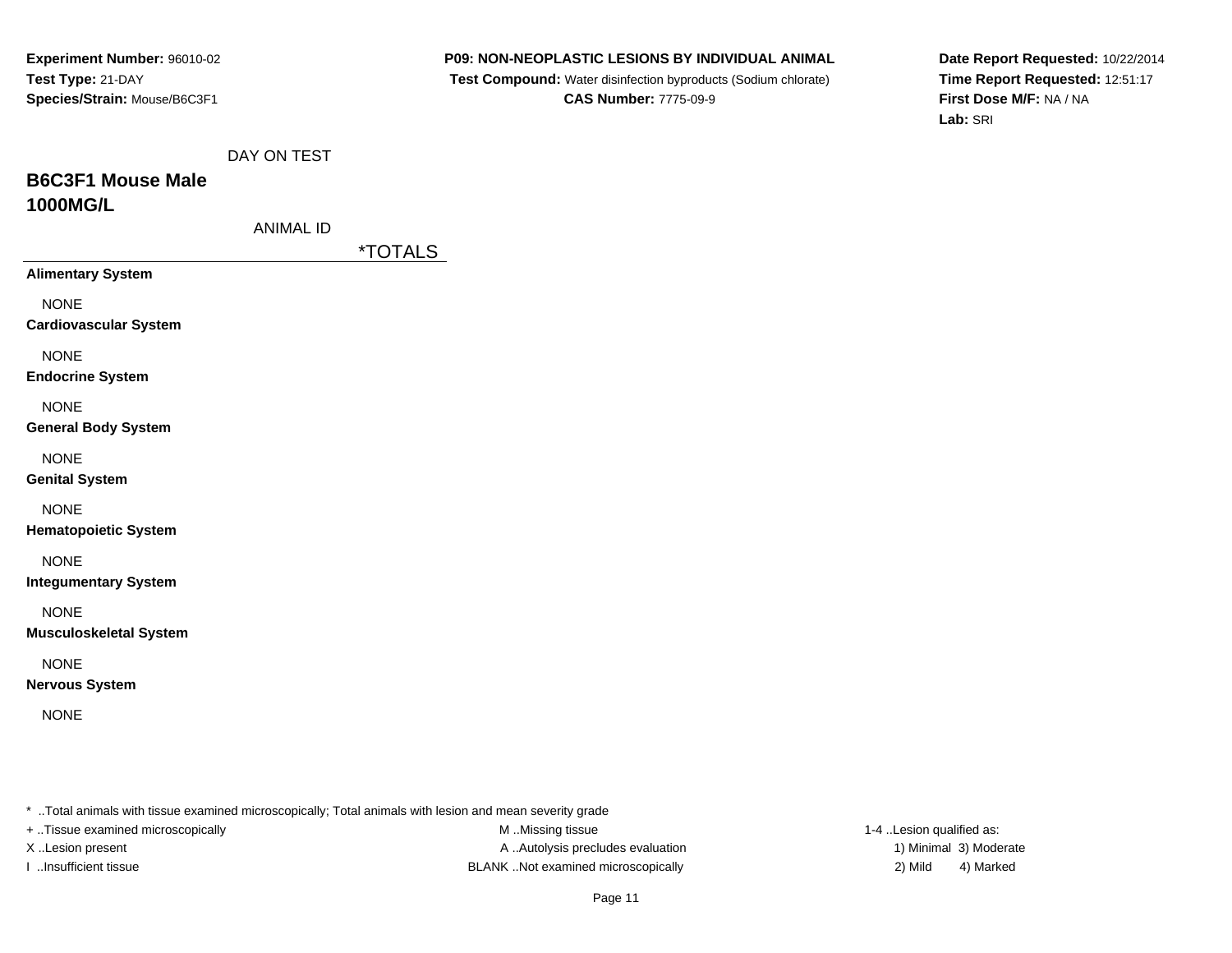**P09: NON-NEOPLASTIC LESIONS BY INDIVIDUAL ANIMAL**

 **Test Compound:** Water disinfection byproducts (Sodium chlorate)**CAS Number:** 7775-09-9

**Date Report Requested:** 10/22/2014**Time Report Requested:** 12:51:17**First Dose M/F:** NA / NA**Lab:** SRI

DAY ON TEST

# **B6C3F1 Mouse Male1000MG/L**

ANIMAL ID

\*TOTALS

**Respiratory System**

NONE

**Special Senses System**

NONE

**Urinary System**

NONE

\* ..Total animals with tissue examined microscopically; Total animals with lesion and mean severity grade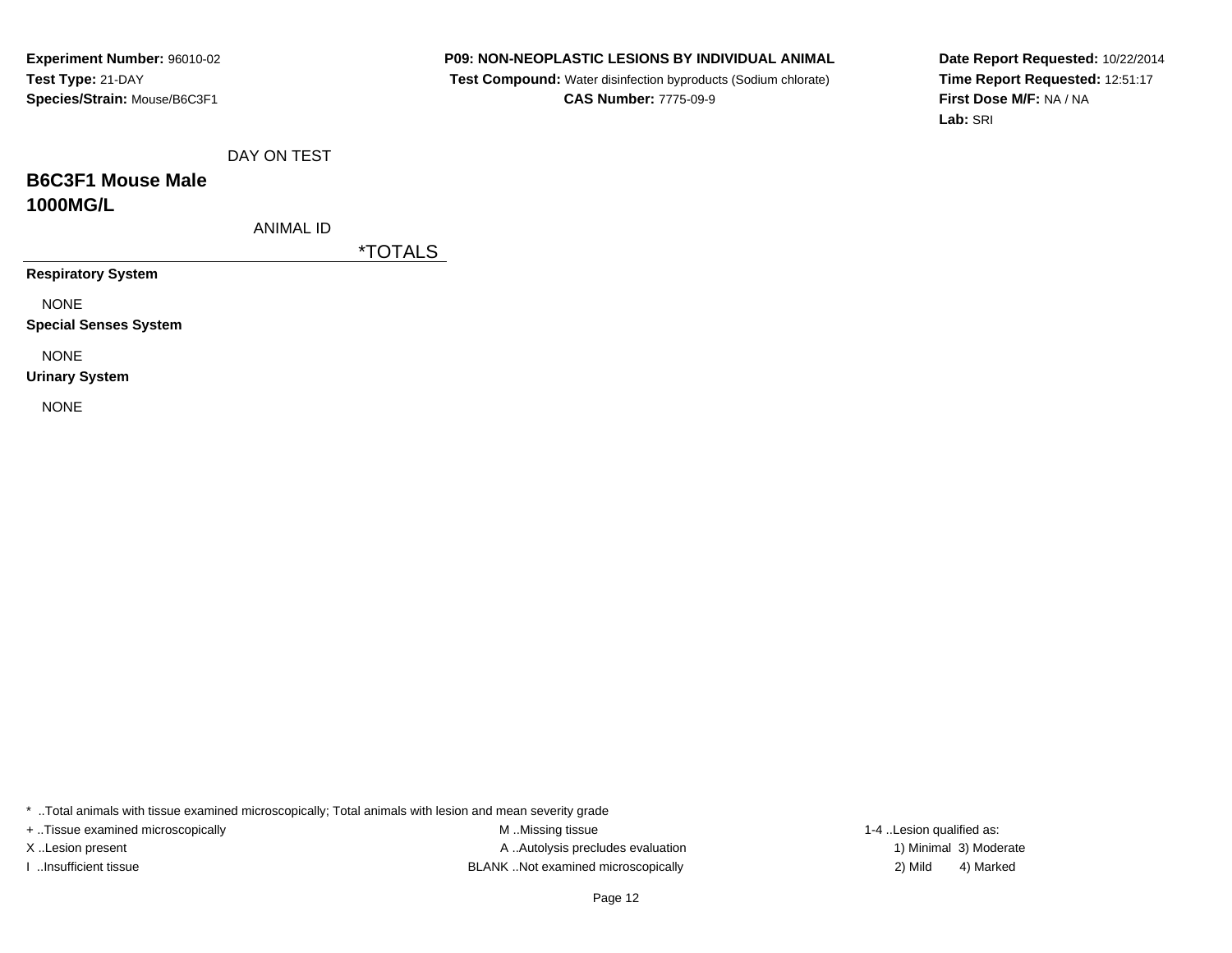**Test Compound:** Water disinfection byproducts (Sodium chlorate)

**CAS Number:** 7775-09-9

**Date Report Requested:** 10/22/2014**Time Report Requested:** 12:51:17**First Dose M/F:** NA / NA**Lab:** SRI

\* ..Total animals with tissue examined microscopically; Total animals with lesion and mean severity grade

+ ..Tissue examined microscopically examined microscopically examined as:  $M$  ..Missing tissue 1-4 ..Lesion qualified as:

**Experiment Number:** 96010-02**Test Type:** 21-DAY

**B6C3F1 Mouse Male**

**2000MG/L**

| <b>Experiment Number: 96010-02</b> |
|------------------------------------|
| Test Type: 21-DAY                  |
| Species/Strain: Mouse/B6C3F1       |
|                                    |
|                                    |

DAY ON TEST

|                           | <b>ANIMAL ID</b> | 0<br>0<br>$\boldsymbol{0}$ | 0<br>$\mathsf 0$<br>0 | 0<br>$\mathsf 0$<br>$\mathbf 0$ | 0<br>$\mathsf 0$<br>$\pmb{0}$ | 0<br>$\mathsf 0$<br>$\mathbf 0$ | 0<br>$\mathsf 0$<br>$\pmb{0}$ | 0<br>$\mathsf 0$<br>$\mathbf 0$ | 0<br>$\mathsf 0$<br>$\pmb{0}$ | 0<br>$\mathsf 0$<br>$\mathbf 0$ | 0<br>$\mathbf 0$<br>$\mathbf 0$ |                       |
|---------------------------|------------------|----------------------------|-----------------------|---------------------------------|-------------------------------|---------------------------------|-------------------------------|---------------------------------|-------------------------------|---------------------------------|---------------------------------|-----------------------|
|                           |                  | 5<br>1                     | $\frac{5}{2}$         | $\frac{5}{3}$                   | $\mathbf 5$<br>4              | $\frac{5}{5}$                   | $\mathbf 5$<br>6              | $\frac{5}{7}$                   | $\mathbf 5$<br>$\overline{8}$ | $\frac{5}{9}$                   | 6<br>$\overline{0}$             | <i><b>*TOTALS</b></i> |
| <b>Alimentary System</b>  |                  |                            |                       |                                 |                               |                                 |                               |                                 |                               |                                 |                                 |                       |
| Esophagus                 |                  | $\ddot{}$                  | +                     | +                               |                               | +                               | +                             | +                               | +                             | +                               | +                               | 10                    |
| Gallbladder               |                  | $\ddot{}$                  | $\pm$                 | $+$                             | М                             | $\ddot{}$                       | $\ddot{}$                     | $+$                             | $+$                           | М                               | +                               | 8                     |
| Intestine Large, Cecum    |                  | $\ddot{}$                  | +                     | +                               | $\ddot{}$                     | $\ddot{}$                       | $\ddot{}$                     | +                               | +                             | +                               | $\pm$                           | 10                    |
| Intestine Large, Colon    |                  | $\ddot{}$                  | $\ddot{}$             | $\ddot{}$                       | $\ddot{}$                     | $\ddot{}$                       | $\ddot{}$                     | $\ddot{}$                       | $\ddot{}$                     | $\ddot{}$                       | +                               | 10                    |
| Intestine Large, Rectum   |                  | $\ddot{}$                  | $\ddot{}$             | $\ddot{}$                       | $\ddot{}$                     | $\ddot{}$                       | $\ddot{}$                     | $\ddot{}$                       | $\ddot{}$                     | $\ddot{}$                       | $\ddot{}$                       | 10                    |
| Intestine Small, Duodenum |                  | $\ddot{}$                  | +                     | $\ddot{}$                       | +                             | $\ddot{}$                       | $\ddot{}$                     | $\ddot{}$                       | +                             | $\ddot{}$                       | +                               | 10                    |
| Intestine Small, Ileum    |                  | $\ddot{}$                  | $\ddot{}$             | $\ddot{}$                       | $\ddot{}$                     | $\ddot{}$                       | $\ddot{}$                     | $\ddot{}$                       | $\ddot{}$                     | +                               | $\pm$                           | 10                    |
| Intestine Small, Jejunum  |                  | +                          | $\pm$                 | $\pm$                           | $\pm$                         | +                               | $\pm$                         | $\pm$                           | $\pm$                         | $\pm$                           | $\pm$                           | 10                    |
| Liver                     |                  | $\ddot{}$                  | $\ddot{}$             | $\ddot{}$                       | $\ddot{}$                     | $\ddot{}$                       | $\ddot{}$                     | $\ddot{}$                       | $\ddot{}$                     | $\ddot{}$                       | +                               | 10                    |
| Pancreas                  |                  | $\ddot{}$                  | $\pm$                 | +                               | +                             | +                               | +                             | $\pm$                           | $\pm$                         | ٠                               | $\pm$                           | 10                    |
| Salivary Glands           |                  | $\ddot{}$                  | $+$                   | $\ddot{}$                       | $\ddot{}$                     | $\ddot{}$                       | $\ddot{}$                     | $\ddot{}$                       | $+$                           | $\ddot{}$                       | +                               | 10                    |
| Stomach, Forestomach      |                  | $\ddot{}$                  | +                     | $\ddot{}$                       | $\ddot{}$                     | $\ddot{}$                       | $\ddot{}$                     | $\ddot{}$                       | $\ddot{}$                     | $\ddot{}$                       | $\ddot{}$                       | 10                    |
| Stomach, Glandular        |                  | $+$                        | $\ddot{}$             | $+$                             | $\ddot{}$                     | $+$                             | $\ddot{}$                     | $+$                             | $\ddot{}$                     | $+$                             | $\ddot{}$                       | 10                    |
| Cardiovascular System     |                  |                            |                       |                                 |                               |                                 |                               |                                 |                               |                                 |                                 |                       |
| <b>Blood Vessel</b>       |                  | $\ddot{}$                  |                       |                                 |                               | +                               |                               |                                 |                               |                                 | ٠                               | 10                    |
| Heart                     |                  | $\ddot{}$                  | $\ddot{}$             | +                               | $\ddot{}$                     | +                               | $\ddot{}$                     | +                               | $\ddot{}$                     | +                               | +                               | 10                    |
| <b>Endocrine System</b>   |                  |                            |                       |                                 |                               |                                 |                               |                                 |                               |                                 |                                 |                       |
| <b>Adrenal Cortex</b>     |                  | +                          |                       |                                 |                               |                                 |                               |                                 |                               |                                 | ٠                               | 10                    |
| Adrenal Medulla           |                  | $\ddot{}$                  |                       |                                 |                               | +                               | +                             | +                               | +                             | +                               | $\pm$                           | 10                    |
| Islets, Pancreatic        |                  |                            |                       |                                 |                               |                                 |                               |                                 |                               | +                               |                                 | 1                     |

X..Lesion present **A ..Autolysis precludes evaluation** A ..Autolysis precludes evaluation 1) Minimal 3) Moderate I ..Insufficient tissue BLANK ..Not examined microscopically 2) Mild 4) Marked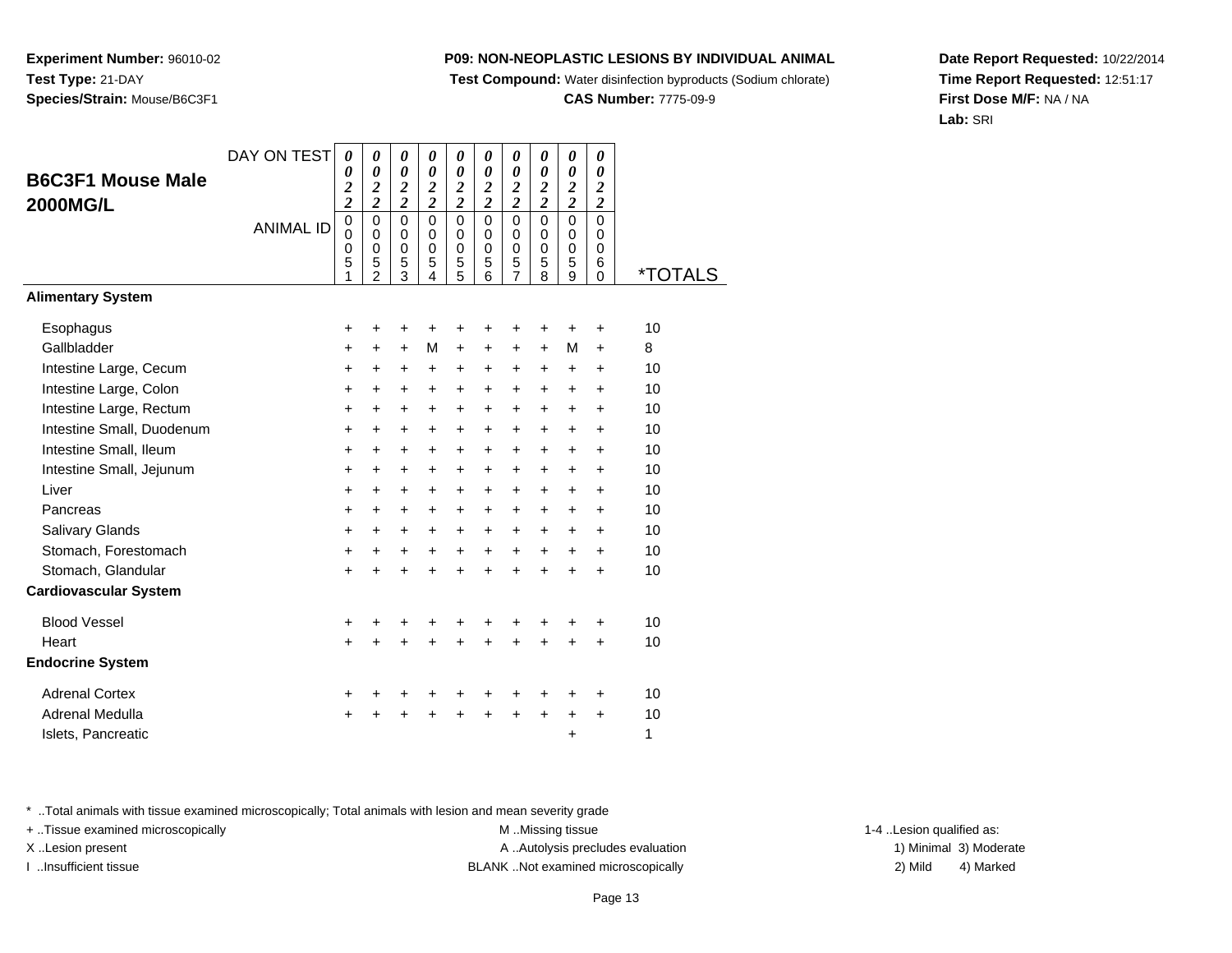**Test Compound:** Water disinfection byproducts (Sodium chlorate)

**CAS Number:** 7775-09-9

**Date Report Requested:** 10/22/2014**Time Report Requested:** 12:51:17**First Dose M/F:** NA / NA**Lab:** SRI

\* ..Total animals with tissue examined microscopically; Total animals with lesion and mean severity grade

+ ..Tissue examined microscopically examined microscopically examined as:  $M$  ..Missing tissue 1-4 ..Lesion qualified as: X..Lesion present **A ..Autolysis precludes evaluation** A ..Autolysis precludes evaluation 1) Minimal 3) Moderate I ..Insufficient tissue BLANK ..Not examined microscopically 2) Mild 4) Marked

| <b>B6C3F1 Mouse Male</b><br><b>2000MG/L</b> | DAY ON TEST<br><b>ANIMAL ID</b> | 0<br>0<br>$\overline{\mathbf{c}}$<br>$\overline{\mathbf{c}}$<br>$\mathbf 0$<br>0<br>0<br>5 | 0<br>0<br>$\overline{\mathbf{c}}$<br>$\overline{\mathbf{c}}$<br>$\mathbf 0$<br>0<br>$\mathbf 0$<br>5 | 0<br>0<br>$\boldsymbol{2}$<br>$\overline{c}$<br>0<br>0<br>$\mathbf 0$<br>5 | 0<br>$\boldsymbol{\theta}$<br>$\boldsymbol{2}$<br>$\overline{\mathbf{c}}$<br>$\Omega$<br>0<br>$\mathbf 0$<br>5 | 0<br>$\boldsymbol{\theta}$<br>$\overline{\mathbf{c}}$<br>$\overline{c}$<br>$\mathbf 0$<br>0<br>$\mathbf 0$<br>$\frac{5}{5}$ | 0<br>0<br>$\boldsymbol{2}$<br>$\overline{\mathbf{c}}$<br>$\mathbf 0$<br>$\mathbf 0$<br>$\mathbf 0$<br>5 | 0<br>0<br>$\overline{\mathbf{c}}$<br>$\overline{\mathbf{c}}$<br>0<br>0<br>0<br>5 | 0<br>$\boldsymbol{\theta}$<br>$\overline{\mathbf{c}}$<br>$\overline{c}$<br>$\mathbf 0$<br>$\Omega$<br>$\mathbf 0$<br>5 | 0<br>$\boldsymbol{\theta}$<br>$\boldsymbol{2}$<br>$\overline{\mathbf{c}}$<br>$\overline{0}$<br>$\mathbf 0$<br>$\mathbf 0$<br>5 | 0<br>$\boldsymbol{\theta}$<br>$\overline{c}$<br>$\overline{\mathbf{c}}$<br>$\mathbf 0$<br>0<br>$\mathbf 0$<br>6 |                     |                |     |
|---------------------------------------------|---------------------------------|--------------------------------------------------------------------------------------------|------------------------------------------------------------------------------------------------------|----------------------------------------------------------------------------|----------------------------------------------------------------------------------------------------------------|-----------------------------------------------------------------------------------------------------------------------------|---------------------------------------------------------------------------------------------------------|----------------------------------------------------------------------------------|------------------------------------------------------------------------------------------------------------------------|--------------------------------------------------------------------------------------------------------------------------------|-----------------------------------------------------------------------------------------------------------------|---------------------|----------------|-----|
| Parathyroid Gland                           |                                 | 1<br>$\ddot{}$                                                                             | $\overline{c}$<br>$\ddot{}$                                                                          | 3<br>$\ddot{}$                                                             | 4<br>$\ddot{}$                                                                                                 | $\ddot{}$                                                                                                                   | 6<br>M                                                                                                  | $\overline{7}$<br>$+$                                                            | 8<br>M                                                                                                                 | 9<br>$\ddot{}$                                                                                                                 | 0<br>$\ddot{}$                                                                                                  | <u>*TOTALS</u><br>8 |                |     |
| <b>Pituitary Gland</b>                      |                                 | +                                                                                          | +                                                                                                    | +                                                                          | +                                                                                                              | $\ddot{}$                                                                                                                   | $\ddot{}$                                                                                               | $\ddot{}$                                                                        | $\ddot{}$                                                                                                              | $\ddot{}$                                                                                                                      | $\ddot{}$                                                                                                       | 10                  |                |     |
| <b>Thyroid Gland</b>                        |                                 | $\ddot{}$                                                                                  | 4                                                                                                    | $\ddot{}$                                                                  | $\ddot{}$                                                                                                      | $\ddot{}$                                                                                                                   | $\ddot{}$                                                                                               | $\ddot{}$                                                                        | ÷                                                                                                                      | $\ddot{}$                                                                                                                      | $\ddot{}$                                                                                                       | 10                  |                |     |
| <b>General Body System</b>                  |                                 |                                                                                            |                                                                                                      |                                                                            |                                                                                                                |                                                                                                                             |                                                                                                         |                                                                                  |                                                                                                                        |                                                                                                                                |                                                                                                                 |                     |                |     |
| <b>NONE</b>                                 |                                 |                                                                                            |                                                                                                      |                                                                            |                                                                                                                |                                                                                                                             |                                                                                                         |                                                                                  |                                                                                                                        |                                                                                                                                |                                                                                                                 |                     |                |     |
| <b>Genital System</b>                       |                                 |                                                                                            |                                                                                                      |                                                                            |                                                                                                                |                                                                                                                             |                                                                                                         |                                                                                  |                                                                                                                        |                                                                                                                                |                                                                                                                 |                     |                |     |
| Epididymis                                  |                                 | +                                                                                          | +                                                                                                    | +                                                                          | +                                                                                                              | +                                                                                                                           | +                                                                                                       | +                                                                                | +                                                                                                                      | +                                                                                                                              | +                                                                                                               | 10                  |                |     |
| <b>Preputial Gland</b>                      |                                 | $\ddot{}$                                                                                  | $\ddot{}$                                                                                            | $\ddot{}$                                                                  | $\ddot{}$                                                                                                      | $\ddot{}$                                                                                                                   | $\ddot{}$                                                                                               | $\ddot{}$                                                                        | +                                                                                                                      | +                                                                                                                              | $\ddot{}$                                                                                                       | 10                  |                |     |
| Prostate                                    |                                 | $\ddot{}$                                                                                  | +                                                                                                    | +                                                                          | $\ddot{}$                                                                                                      | $\ddot{}$                                                                                                                   | $\pm$                                                                                                   | +                                                                                | +                                                                                                                      | +                                                                                                                              | +                                                                                                               | 10                  |                |     |
| <b>Seminal Vesicle</b>                      |                                 | +                                                                                          | +                                                                                                    | +                                                                          | $\ddot{}$                                                                                                      | +                                                                                                                           | $\pm$                                                                                                   | +                                                                                | +                                                                                                                      | +                                                                                                                              | +                                                                                                               | 10                  |                |     |
| <b>Testes</b>                               |                                 | $\ddot{}$                                                                                  | ÷                                                                                                    | $\ddot{}$                                                                  | $\ddot{}$                                                                                                      | $\ddot{}$                                                                                                                   | $\ddot{}$                                                                                               | $\ddot{}$                                                                        | $\ddot{}$                                                                                                              | $\ddot{}$                                                                                                                      | $\ddot{}$                                                                                                       | 10                  |                |     |
| <b>Hematopoietic System</b>                 |                                 |                                                                                            |                                                                                                      |                                                                            |                                                                                                                |                                                                                                                             |                                                                                                         |                                                                                  |                                                                                                                        |                                                                                                                                |                                                                                                                 |                     |                |     |
| <b>Bone Marrow</b>                          |                                 | +                                                                                          | +                                                                                                    | +                                                                          | +                                                                                                              |                                                                                                                             |                                                                                                         |                                                                                  |                                                                                                                        |                                                                                                                                | +                                                                                                               | 10                  |                |     |
| Lymph Node, Mandibular                      |                                 | $\ddot{}$                                                                                  | +                                                                                                    | $\ddot{}$                                                                  | $\ddot{}$                                                                                                      | $\ddot{}$                                                                                                                   | $\ddot{}$                                                                                               | $+$                                                                              | M                                                                                                                      | $\ddot{}$                                                                                                                      | $\ddot{}$                                                                                                       | 9                   |                |     |
| Hemorrhage                                  |                                 | 1                                                                                          |                                                                                                      |                                                                            |                                                                                                                |                                                                                                                             |                                                                                                         |                                                                                  |                                                                                                                        | 1                                                                                                                              |                                                                                                                 |                     | $\overline{2}$ | 1.0 |
| Lymph Node, Mesenteric                      |                                 | $\ddot{}$                                                                                  | +                                                                                                    | +                                                                          | м                                                                                                              | M                                                                                                                           | +                                                                                                       | +                                                                                | +                                                                                                                      | +                                                                                                                              | $\ddot{}$                                                                                                       | 8                   |                |     |
| Spleen                                      |                                 | $\ddot{}$                                                                                  | +                                                                                                    | +                                                                          | +                                                                                                              | +                                                                                                                           | +                                                                                                       | +                                                                                | $\ddot{}$                                                                                                              | $\ddot{}$                                                                                                                      | $\ddot{}$                                                                                                       | 10                  |                |     |
| Thymus                                      |                                 | $\ddot{}$                                                                                  | $\ddot{}$                                                                                            | $\ddot{}$                                                                  | $\ddot{}$                                                                                                      | $\ddot{}$                                                                                                                   | $\ddot{}$                                                                                               | $\ddot{}$                                                                        | $\ddot{}$                                                                                                              | $\ddot{}$                                                                                                                      | $\ddot{}$                                                                                                       | 10                  |                |     |
| <b>Integumentary System</b>                 |                                 |                                                                                            |                                                                                                      |                                                                            |                                                                                                                |                                                                                                                             |                                                                                                         |                                                                                  |                                                                                                                        |                                                                                                                                |                                                                                                                 |                     |                |     |
| <b>Mammary Gland</b>                        |                                 | M                                                                                          | M                                                                                                    | M                                                                          | M                                                                                                              | M                                                                                                                           | M                                                                                                       | M                                                                                | M                                                                                                                      | M                                                                                                                              | M                                                                                                               | 0                   |                |     |
| Skin                                        |                                 | +                                                                                          | +                                                                                                    | +                                                                          | +                                                                                                              | +                                                                                                                           | +                                                                                                       | +                                                                                | +                                                                                                                      | +                                                                                                                              | +                                                                                                               | 10                  |                |     |

### **Experiment Number:** 96010-02**Test Type:** 21-DAY**Species/Strain:** Mouse/B6C3F1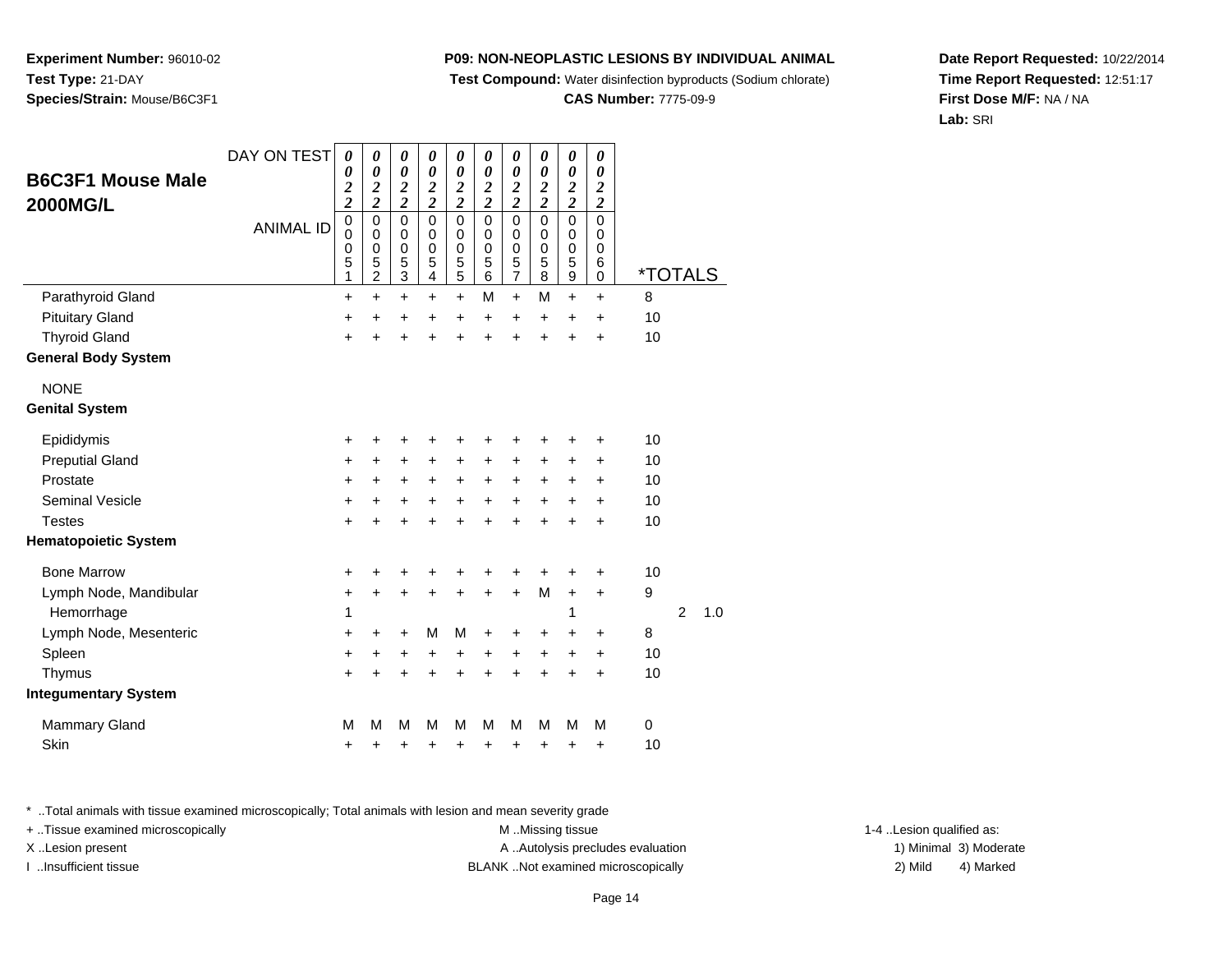**Test Compound:** Water disinfection byproducts (Sodium chlorate)

**CAS Number:** 7775-09-9

**Date Report Requested:** 10/22/2014**Time Report Requested:** 12:51:17**First Dose M/F:** NA / NA**Lab:** SRI

| <b>B6C3F1 Mouse Male</b><br><b>2000MG/L</b> | DAY ON TEST<br><b>ANIMAL ID</b> | 0<br>0<br>$\overline{\mathbf{c}}$<br>$\overline{2}$<br>$\pmb{0}$<br>$\mathbf 0$<br>0<br>5 | 0<br>$\boldsymbol{\theta}$<br>$\overline{c}$<br>$\overline{\mathbf{c}}$<br>$\mathbf 0$<br>$\mathbf 0$<br>0<br>5<br>$\overline{2}$ | 0<br>$\boldsymbol{\theta}$<br>$\overline{\mathbf{c}}$<br>$\overline{\mathbf{c}}$<br>$\mathbf 0$<br>$\mathbf 0$<br>$\mathbf 0$<br>5<br>3 | 0<br>$\boldsymbol{\theta}$<br>$\boldsymbol{2}$<br>$\overline{\mathbf{c}}$<br>$\mathbf 0$<br>$\mathbf 0$<br>$\mathbf 0$<br>5<br>4 | 0<br>0<br>$\overline{\mathbf{c}}$<br>$\overline{2}$<br>0<br>0<br>0<br>5<br>5 | 0<br>$\boldsymbol{\theta}$<br>$\overline{2}$<br>$\overline{2}$<br>$\mathbf 0$<br>$\mathbf 0$<br>$\mathbf 0$<br>5<br>6 | 0<br>0<br>$\overline{\mathbf{c}}$<br>$\overline{2}$<br>$\mathbf 0$<br>0<br>$\mathbf 0$<br>5<br>7 | 0<br>$\boldsymbol{\theta}$<br>$\overline{\mathbf{c}}$<br>$\overline{2}$<br>$\mathbf 0$<br>$\mathbf 0$<br>$\mathbf 0$<br>5<br>8 | 0<br>$\boldsymbol{\theta}$<br>$\boldsymbol{2}$<br>$\overline{c}$<br>$\mathbf 0$<br>$\mathbf 0$<br>$\mathbf 0$<br>5<br>9 | 0<br>0<br>$\boldsymbol{2}$<br>$\boldsymbol{2}$<br>0<br>0<br>0<br>6<br>0 | <i><b>*TOTALS</b></i>                          |   |     |  |
|---------------------------------------------|---------------------------------|-------------------------------------------------------------------------------------------|-----------------------------------------------------------------------------------------------------------------------------------|-----------------------------------------------------------------------------------------------------------------------------------------|----------------------------------------------------------------------------------------------------------------------------------|------------------------------------------------------------------------------|-----------------------------------------------------------------------------------------------------------------------|--------------------------------------------------------------------------------------------------|--------------------------------------------------------------------------------------------------------------------------------|-------------------------------------------------------------------------------------------------------------------------|-------------------------------------------------------------------------|------------------------------------------------|---|-----|--|
| Skin                                        |                                 | $\ddot{}$                                                                                 | $\div$                                                                                                                            | $\ddot{}$                                                                                                                               | $\div$                                                                                                                           | $\ddot{}$                                                                    | $\ddot{}$                                                                                                             | $\ddot{}$                                                                                        | $\ddot{}$                                                                                                                      | $\ddot{}$                                                                                                               | $\ddot{}$                                                               | 10                                             |   |     |  |
| Musculoskeletal System                      |                                 |                                                                                           |                                                                                                                                   |                                                                                                                                         |                                                                                                                                  |                                                                              |                                                                                                                       |                                                                                                  |                                                                                                                                |                                                                                                                         |                                                                         |                                                |   |     |  |
| Bone                                        |                                 | $\ddot{}$                                                                                 |                                                                                                                                   |                                                                                                                                         |                                                                                                                                  |                                                                              |                                                                                                                       | +                                                                                                | +                                                                                                                              |                                                                                                                         | ÷                                                                       | 10                                             |   |     |  |
| Nervous System                              |                                 |                                                                                           |                                                                                                                                   |                                                                                                                                         |                                                                                                                                  |                                                                              |                                                                                                                       |                                                                                                  |                                                                                                                                |                                                                                                                         |                                                                         |                                                |   |     |  |
| <b>Brain</b>                                |                                 | $\ddot{}$                                                                                 |                                                                                                                                   |                                                                                                                                         |                                                                                                                                  |                                                                              |                                                                                                                       |                                                                                                  | +                                                                                                                              |                                                                                                                         | ٠                                                                       | 10                                             |   |     |  |
| <b>Respiratory System</b>                   |                                 |                                                                                           |                                                                                                                                   |                                                                                                                                         |                                                                                                                                  |                                                                              |                                                                                                                       |                                                                                                  |                                                                                                                                |                                                                                                                         |                                                                         |                                                |   |     |  |
| Lung                                        |                                 | +                                                                                         |                                                                                                                                   |                                                                                                                                         |                                                                                                                                  |                                                                              |                                                                                                                       |                                                                                                  |                                                                                                                                |                                                                                                                         | +                                                                       | 10                                             |   |     |  |
| Hemorrhage, Focal                           |                                 |                                                                                           |                                                                                                                                   | $\overline{c}$                                                                                                                          |                                                                                                                                  |                                                                              |                                                                                                                       |                                                                                                  |                                                                                                                                |                                                                                                                         |                                                                         |                                                | 1 | 2.0 |  |
| Nose                                        |                                 | +                                                                                         |                                                                                                                                   |                                                                                                                                         |                                                                                                                                  |                                                                              |                                                                                                                       |                                                                                                  |                                                                                                                                |                                                                                                                         | +                                                                       | 10                                             |   |     |  |
| Trachea                                     |                                 | $\ddot{}$                                                                                 |                                                                                                                                   | +                                                                                                                                       | ÷                                                                                                                                | +                                                                            | +                                                                                                                     | +                                                                                                | +                                                                                                                              | +                                                                                                                       | +                                                                       | 10                                             |   |     |  |
| <b>Special Senses System</b>                |                                 |                                                                                           |                                                                                                                                   |                                                                                                                                         |                                                                                                                                  |                                                                              |                                                                                                                       |                                                                                                  |                                                                                                                                |                                                                                                                         |                                                                         |                                                |   |     |  |
| <b>NONE</b>                                 |                                 |                                                                                           |                                                                                                                                   |                                                                                                                                         |                                                                                                                                  |                                                                              |                                                                                                                       |                                                                                                  |                                                                                                                                |                                                                                                                         |                                                                         |                                                |   |     |  |
| <b>Urinary System</b>                       |                                 |                                                                                           |                                                                                                                                   |                                                                                                                                         |                                                                                                                                  |                                                                              |                                                                                                                       |                                                                                                  |                                                                                                                                |                                                                                                                         |                                                                         |                                                |   |     |  |
| Kidney                                      |                                 | +                                                                                         |                                                                                                                                   |                                                                                                                                         |                                                                                                                                  |                                                                              |                                                                                                                       |                                                                                                  |                                                                                                                                |                                                                                                                         |                                                                         | 10                                             |   |     |  |
| <b>Urinary Bladder</b>                      |                                 |                                                                                           |                                                                                                                                   |                                                                                                                                         |                                                                                                                                  |                                                                              |                                                                                                                       |                                                                                                  | +                                                                                                                              |                                                                                                                         | +                                                                       | 10                                             |   |     |  |
|                                             |                                 |                                                                                           |                                                                                                                                   |                                                                                                                                         |                                                                                                                                  |                                                                              |                                                                                                                       |                                                                                                  |                                                                                                                                |                                                                                                                         |                                                                         | $\lambda$ . $\Gamma$ $\Gamma$ $\lambda$ $\tau$ |   |     |  |

### $^{\circ}$ END OF MALE DATA $^{\circ}$

\* ..Total animals with tissue examined microscopically; Total animals with lesion and mean severity grade

**Experiment Number:** 96010-02

**Species/Strain:** Mouse/B6C3F1

**Test Type:** 21-DAY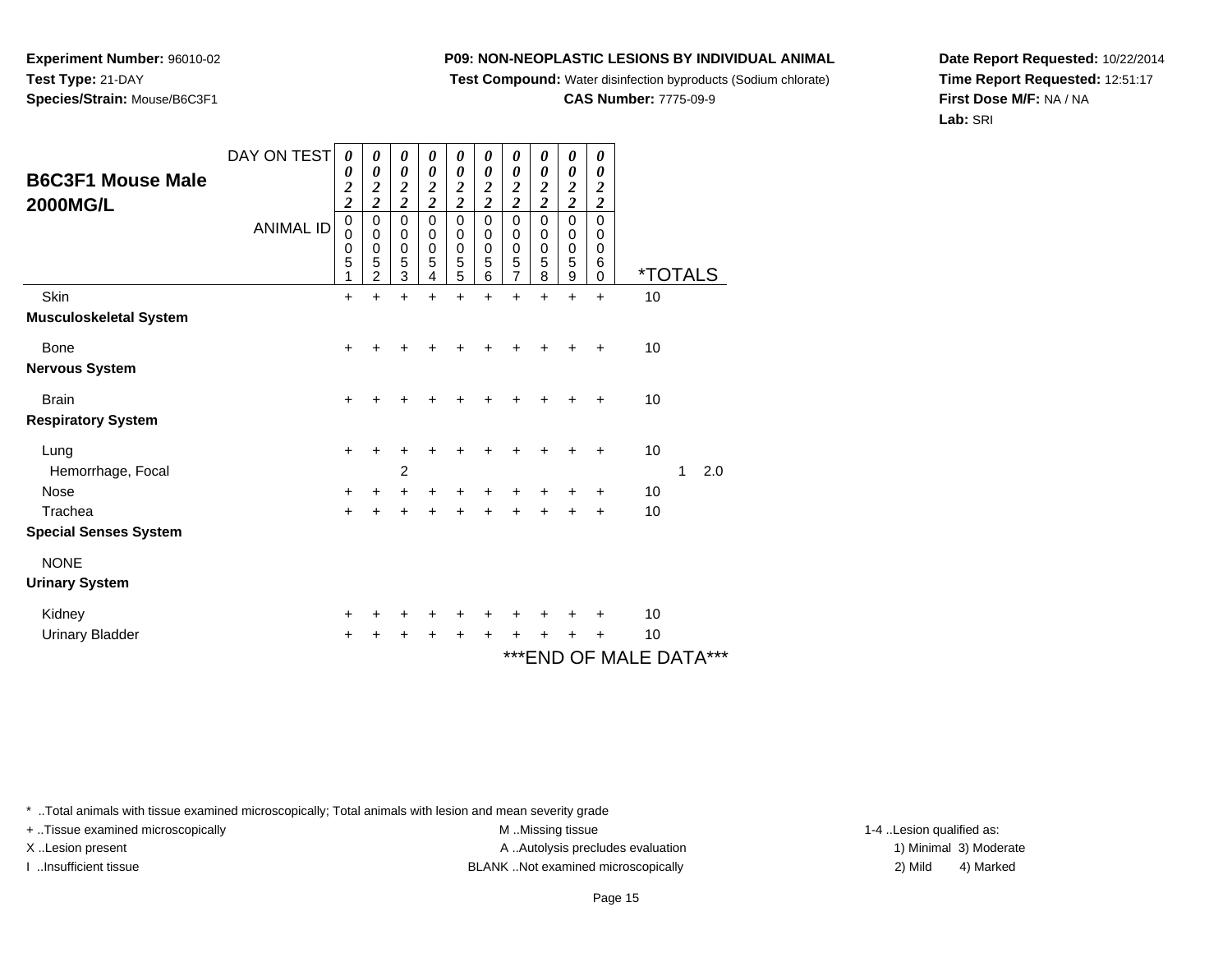**Test Compound:** Water disinfection byproducts (Sodium chlorate)

**CAS Number:** 7775-09-9

**Date Report Requested:** 10/22/2014**Time Report Requested:** 12:51:17**First Dose M/F:** NA / NA**Lab:** SRI

| DAY ON TEST                             | 0                                                       | 0                                          | 0                                                | 0                                                           | 0                                      | 0                                                           | 0                                                | 0                                       | 0                                      | 0                                       |                       |   |     |
|-----------------------------------------|---------------------------------------------------------|--------------------------------------------|--------------------------------------------------|-------------------------------------------------------------|----------------------------------------|-------------------------------------------------------------|--------------------------------------------------|-----------------------------------------|----------------------------------------|-----------------------------------------|-----------------------|---|-----|
| <b>B6C3F1 Mouse Female</b><br>0 MG/L    | 0<br>$\overline{\mathbf{c}}$<br>$\overline{\mathbf{c}}$ | 0<br>$\boldsymbol{2}$<br>$\overline{2}$    | 0<br>$\boldsymbol{2}$<br>$\overline{\mathbf{c}}$ | $\boldsymbol{\theta}$<br>$\boldsymbol{2}$<br>$\overline{c}$ | $\boldsymbol{\theta}$<br>$\frac{2}{2}$ | $\boldsymbol{\theta}$<br>$\boldsymbol{2}$<br>$\overline{2}$ | 0<br>$\boldsymbol{2}$<br>$\overline{\mathbf{c}}$ | 0<br>$\boldsymbol{2}$<br>$\overline{2}$ | $\boldsymbol{\theta}$<br>$\frac{2}{2}$ | 0<br>$\boldsymbol{2}$<br>$\overline{2}$ |                       |   |     |
| <b>ANIMAL ID</b>                        | $\mathbf 0$<br>0<br>0<br>6<br>1                         | $\pmb{0}$<br>0<br>0<br>6<br>$\overline{2}$ | $\mathbf 0$<br>0<br>0<br>6<br>3                  | $\mathbf 0$<br>0<br>0<br>6<br>4                             | $\mathbf 0$<br>0<br>0<br>6<br>5        | $\mathbf 0$<br>0<br>0<br>6<br>6                             | $\mathsf 0$<br>0<br>0<br>6<br>$\overline{7}$     | $\mathbf 0$<br>0<br>0<br>6<br>8         | $\pmb{0}$<br>0<br>0<br>6<br>9          | $\Omega$<br>$\Omega$<br>0<br>7<br>0     | <i><b>*TOTALS</b></i> |   |     |
| <b>Alimentary System</b>                |                                                         |                                            |                                                  |                                                             |                                        |                                                             |                                                  |                                         |                                        |                                         |                       |   |     |
| Esophagus                               | M                                                       | +                                          | +                                                | +                                                           | +                                      | M                                                           | +                                                |                                         |                                        |                                         | 8                     |   |     |
| Gallbladder                             | $\ddot{}$                                               | $\ddot{}$                                  | $\ddot{}$                                        | $\ddot{}$                                                   | $\ddot{}$                              | М                                                           | $\ddot{}$                                        | $\ddot{}$                               | $\ddot{}$                              | +                                       | 9                     |   |     |
| Intestine Large, Cecum                  | +                                                       | $\ddot{}$                                  | $\ddot{}$                                        | +                                                           | $\ddot{}$                              | $\ddot{}$                                                   | $\ddot{}$                                        | $\ddot{}$                               | +                                      | $\ddot{}$                               | 10                    |   |     |
| Intestine Large, Colon                  | +                                                       | $\pm$                                      | +                                                | $\ddot{}$                                                   | $\ddot{}$                              | $\ddot{}$                                                   | $\ddot{}$                                        | $\ddot{}$                               | +                                      | $\ddot{}$                               | 10                    |   |     |
| Intestine Large, Rectum                 | +                                                       | +                                          | +                                                | +                                                           | +                                      | $\ddot{}$                                                   | $\ddot{}$                                        | $\ddot{}$                               | +                                      | +                                       | 10                    |   |     |
| Intestine Small, Duodenum               | +                                                       | $\pm$                                      | +                                                | +                                                           | $\ddot{}$                              | $\ddot{}$                                                   | $\ddot{}$                                        | $\ddot{}$                               | +                                      | $\ddot{}$                               | 10                    |   |     |
| Intestine Small, Ileum                  | $\ddot{}$                                               | +                                          | +                                                | +                                                           | $\ddot{}$                              | $\ddot{}$                                                   | $\ddot{}$                                        | $\ddot{}$                               | $\ddot{}$                              | $\ddot{}$                               | 10                    |   |     |
| Intestine Small, Jejunum                | +                                                       | $\ddot{}$                                  | $\ddot{}$                                        | $\ddot{}$                                                   | $\ddot{}$                              | $\ddot{}$                                                   | $\ddot{}$                                        | $\ddot{}$                               | $\ddot{}$                              | $\ddot{}$                               | 10                    |   |     |
| Liver                                   | $\ddot{}$                                               | +                                          | $\ddot{}$                                        | $\ddot{}$                                                   | $\ddot{}$                              | $\ddot{}$                                                   | $\ddot{}$                                        | ÷                                       | $\ddot{}$                              | $\ddot{}$                               | 10                    |   |     |
| Hematopoietic Cell Proliferation, Focal |                                                         |                                            |                                                  |                                                             |                                        |                                                             |                                                  |                                         |                                        | 1                                       |                       | 1 | 1.0 |
| Pancreas                                | +                                                       | +                                          | +                                                | +                                                           | +                                      | +                                                           | +                                                | +                                       | +                                      | +                                       | 10                    |   |     |
| Salivary Glands                         | +                                                       | +                                          | +                                                | +                                                           | +                                      | +                                                           | +                                                | +                                       | +                                      | +                                       | 10                    |   |     |
| Stomach, Forestomach                    | +                                                       | +                                          | +                                                | $\ddot{}$                                                   | $\ddot{}$                              | $\ddot{}$                                                   | $\ddot{}$                                        | $\ddot{}$                               | $\ddot{}$                              | $\ddot{}$                               | 10                    |   |     |
| Cyst                                    |                                                         |                                            |                                                  |                                                             |                                        |                                                             |                                                  | 1                                       |                                        |                                         |                       | 1 | 1.0 |
| Stomach, Glandular                      | $\ddot{}$                                               |                                            |                                                  |                                                             | +                                      |                                                             | +                                                |                                         | +                                      | +                                       | 10                    |   |     |
| <b>Cardiovascular System</b>            |                                                         |                                            |                                                  |                                                             |                                        |                                                             |                                                  |                                         |                                        |                                         |                       |   |     |
| <b>Blood Vessel</b>                     | +                                                       | +                                          | +                                                | +                                                           | +                                      | +                                                           | +                                                |                                         | +                                      | +                                       | 10                    |   |     |
| Heart                                   | +                                                       | +                                          | +                                                | +                                                           | +                                      | $\ddot{}$                                                   | +                                                |                                         | +                                      | $\ddot{}$                               | 10                    |   |     |
| Inflammation, Chronic, Focal            |                                                         | 1                                          |                                                  |                                                             |                                        |                                                             |                                                  |                                         |                                        |                                         |                       | 1 | 1.0 |
| <b>Endocrine System</b>                 |                                                         |                                            |                                                  |                                                             |                                        |                                                             |                                                  |                                         |                                        |                                         |                       |   |     |

\* ..Total animals with tissue examined microscopically; Total animals with lesion and mean severity grade

**Experiment Number:** 96010-02

**Species/Strain:** Mouse/B6C3F1

**Test Type:** 21-DAY

+ ..Tissue examined microscopically examined microscopically examined as:  $M$  ..Missing tissue 1-4 ..Lesion qualified as: X..Lesion present **A ..Autolysis precludes evaluation** A ..Autolysis precludes evaluation 1) Minimal 3) Moderate I ..Insufficient tissue 2) Mild and the SLANK ..Not examined microscopically and the SLANK ... Insufficient tissue

4) Marked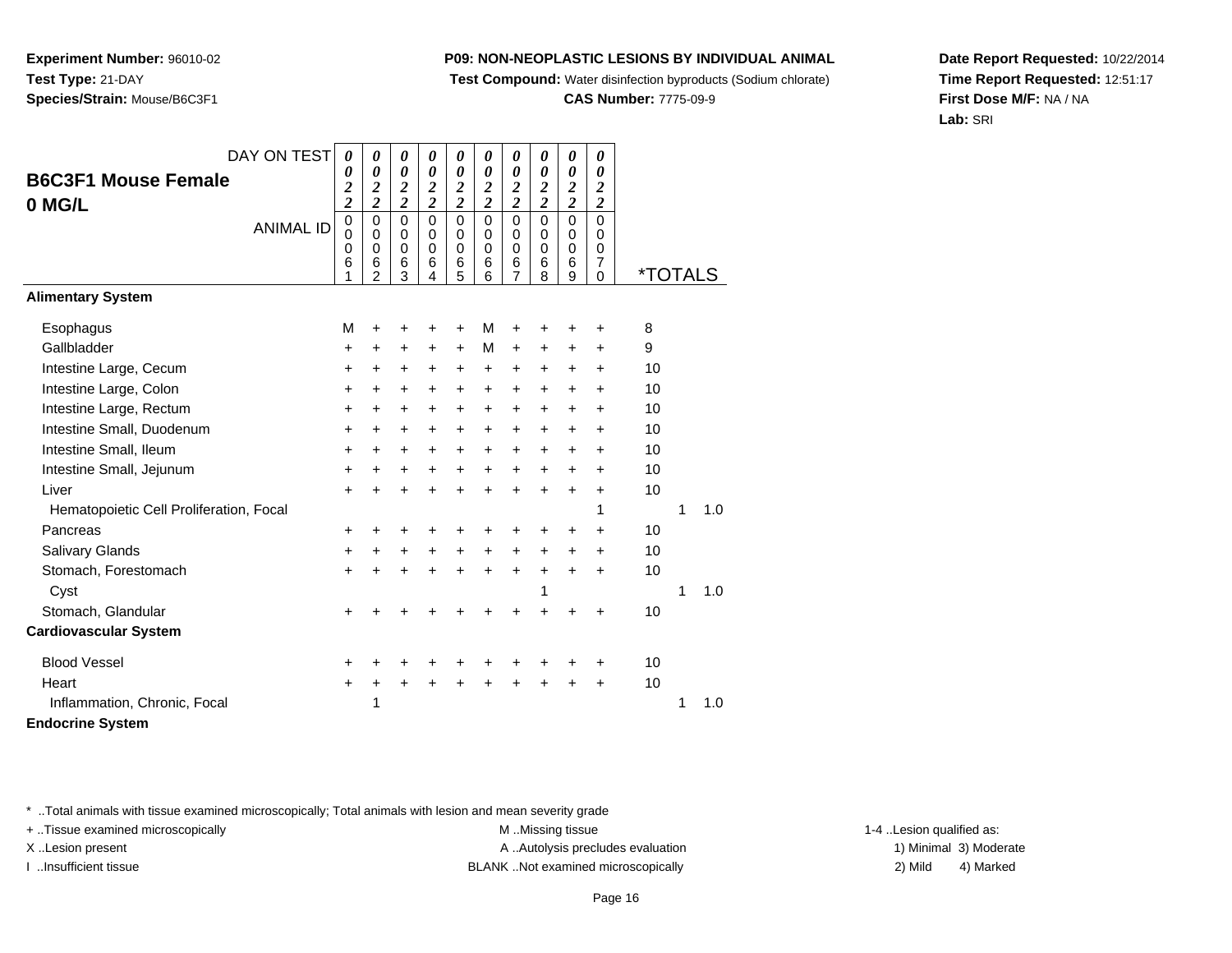**Test Compound:** Water disinfection byproducts (Sodium chlorate)

**CAS Number:** 7775-09-9

**Date Report Requested:** 10/22/2014**Time Report Requested:** 12:51:17**First Dose M/F:** NA / NA**Lab:** SRI

Page 17

\* ..Total animals with tissue examined microscopically; Total animals with lesion and mean severity grade

n  $+$ 

+ ..Tissue examined microscopically examined microscopically examined as:  $M$  ..Missing tissue 1-4 ..Lesion qualified as: X..Lesion present **A ..Autolysis precludes evaluation** A ..Autolysis precludes evaluation 1) Minimal 3) Moderate I ..Insufficient tissue BLANK ..Not examined microscopically 2) Mild 4) Marked

| DAY ON TEST                              | 0                                                | 0                                                           | 0                                                                    | 0                                                                    | 0                                                                    | 0                                                                    | 0                                                                    | 0                                                           | 0                                                            | 0                                                                    |                       |   |     |
|------------------------------------------|--------------------------------------------------|-------------------------------------------------------------|----------------------------------------------------------------------|----------------------------------------------------------------------|----------------------------------------------------------------------|----------------------------------------------------------------------|----------------------------------------------------------------------|-------------------------------------------------------------|--------------------------------------------------------------|----------------------------------------------------------------------|-----------------------|---|-----|
| <b>B6C3F1 Mouse Female</b><br>0 MG/L     | 0<br>$\boldsymbol{2}$<br>$\overline{\mathbf{c}}$ | $\boldsymbol{\theta}$<br>$\boldsymbol{2}$<br>$\overline{c}$ | $\boldsymbol{\theta}$<br>$\boldsymbol{2}$<br>$\overline{\mathbf{c}}$ | $\boldsymbol{\theta}$<br>$\boldsymbol{2}$<br>$\overline{\mathbf{c}}$ | $\boldsymbol{\theta}$<br>$\boldsymbol{2}$<br>$\overline{\mathbf{c}}$ | $\boldsymbol{\theta}$<br>$\boldsymbol{2}$<br>$\overline{\mathbf{c}}$ | $\boldsymbol{\theta}$<br>$\boldsymbol{2}$<br>$\overline{\mathbf{c}}$ | $\boldsymbol{\theta}$<br>$\boldsymbol{2}$<br>$\overline{c}$ | $\boldsymbol{\theta}$<br>$\frac{2}{2}$                       | $\boldsymbol{\theta}$<br>$\boldsymbol{2}$<br>$\overline{\mathbf{c}}$ |                       |   |     |
| <b>ANIMAL ID</b>                         | $\mathbf 0$<br>0<br>0<br>6<br>1                  | $\mathbf 0$<br>0<br>0<br>6<br>2                             | $\mathbf 0$<br>0<br>$\mathbf 0$<br>$\,6$<br>3                        | $\Omega$<br>0<br>0<br>$\,6$<br>4                                     | $\mathbf 0$<br>0<br>$\mathbf 0$<br>$\,6$<br>5                        | $\Omega$<br>0<br>$\mathbf 0$<br>6<br>6                               | $\mathbf 0$<br>0<br>0<br>$\,6$<br>$\overline{7}$                     | $\Omega$<br>0<br>0<br>6<br>8                                | $\mathbf 0$<br>0<br>$\mathbf 0$<br>$\,6$<br>$\boldsymbol{9}$ | $\Omega$<br>0<br>$\mathbf 0$<br>7<br>$\mathbf 0$                     | <i><b>*TOTALS</b></i> |   |     |
| <b>Adrenal Cortex</b>                    | +                                                | $\ddot{}$                                                   | $\ddot{}$                                                            | $\ddot{}$                                                            | $\ddot{}$                                                            | $\ddot{}$                                                            | $\ddot{}$                                                            | $\ddot{}$                                                   | $\ddot{}$                                                    | $\ddot{}$                                                            | 10                    |   |     |
| Accessory Adrenal Cortical Nodule, Focal |                                                  |                                                             |                                                                      |                                                                      |                                                                      |                                                                      |                                                                      |                                                             |                                                              | 2                                                                    |                       | 1 | 2.0 |
| Adrenal Medulla                          | +                                                | +                                                           | +                                                                    | +                                                                    | +                                                                    | +                                                                    | +                                                                    | +                                                           | +                                                            | $\ddot{}$                                                            | 10                    |   |     |
| Parathyroid Gland                        | $\ddot{}$                                        | $\ddot{}$                                                   | $\ddot{}$                                                            | +                                                                    | $\ddot{}$                                                            | +                                                                    | +                                                                    | +                                                           | +                                                            | $\ddot{}$                                                            | 10                    |   |     |
| <b>Pituitary Gland</b>                   | $\ddot{}$                                        | $\ddot{}$                                                   | $\ddot{}$                                                            | $\ddot{}$                                                            | $\ddot{}$                                                            | $\ddot{}$                                                            | $\ddot{}$                                                            | $\ddot{}$                                                   | +                                                            | $\ddot{}$                                                            | 10                    |   |     |
| <b>Thyroid Gland</b>                     | $\ddot{}$                                        |                                                             | $\ddot{}$                                                            |                                                                      | $\ddot{}$                                                            |                                                                      | $\ddot{}$                                                            |                                                             | $\ddot{}$                                                    | $\ddot{}$                                                            | 10                    |   |     |
| <b>General Body System</b>               |                                                  |                                                             |                                                                      |                                                                      |                                                                      |                                                                      |                                                                      |                                                             |                                                              |                                                                      |                       |   |     |
| <b>NONE</b>                              |                                                  |                                                             |                                                                      |                                                                      |                                                                      |                                                                      |                                                                      |                                                             |                                                              |                                                                      |                       |   |     |
| <b>Genital System</b>                    |                                                  |                                                             |                                                                      |                                                                      |                                                                      |                                                                      |                                                                      |                                                             |                                                              |                                                                      |                       |   |     |
| <b>Clitoral Gland</b>                    | +                                                |                                                             |                                                                      |                                                                      |                                                                      |                                                                      |                                                                      |                                                             |                                                              |                                                                      | 10                    |   |     |
| Ovary                                    | +                                                | +                                                           | $\ddot{}$                                                            | $\ddot{}$                                                            | $\ddot{}$                                                            | $\ddot{}$                                                            | $\ddot{}$                                                            | $\ddot{}$                                                   | $\ddot{}$                                                    | $\ddot{}$                                                            | 10                    |   |     |
| <b>Uterus</b>                            | $\ddot{}$                                        |                                                             | $\ddot{}$                                                            |                                                                      |                                                                      |                                                                      |                                                                      |                                                             | $\ddot{}$                                                    | $\ddot{}$                                                            | 10                    |   |     |
| <b>Hematopoietic System</b>              |                                                  |                                                             |                                                                      |                                                                      |                                                                      |                                                                      |                                                                      |                                                             |                                                              |                                                                      |                       |   |     |
| <b>Bone Marrow</b>                       | +                                                | +                                                           | +                                                                    | +                                                                    | +                                                                    | ٠                                                                    | +                                                                    | +                                                           | +                                                            | +                                                                    | 10                    |   |     |
| Lymph Node, Mandibular                   | $\ddot{}$                                        | +                                                           | +                                                                    | ÷                                                                    | +                                                                    | ÷                                                                    | +                                                                    | ٠                                                           | ٠                                                            | +                                                                    | 10                    |   |     |
| Lymph Node, Mesenteric                   | +                                                | $\ddot{}$                                                   | +                                                                    | $\ddot{}$                                                            | $\ddot{}$                                                            | +                                                                    | $\ddot{}$                                                            | $\ddot{}$                                                   | +                                                            | $\ddot{}$                                                            | 10                    |   |     |
| Spleen                                   | $\ddot{}$                                        | $\ddot{}$                                                   | $\ddot{}$                                                            | $\ddot{}$                                                            | $\ddot{}$                                                            | $\ddot{}$                                                            | $\ddot{}$                                                            | $\ddot{}$                                                   | $\ddot{}$                                                    | $\ddot{}$                                                            | 10                    |   |     |
| Thymus                                   | $\ddot{}$                                        |                                                             | $\ddot{}$                                                            |                                                                      | $\ddot{}$                                                            |                                                                      | $\ddot{}$                                                            | $\ddot{}$                                                   | $\ddot{}$                                                    | $\ddot{}$                                                            | 10                    |   |     |
| <b>Integumentary System</b>              |                                                  |                                                             |                                                                      |                                                                      |                                                                      |                                                                      |                                                                      |                                                             |                                                              |                                                                      |                       |   |     |
| <b>Mammary Gland</b>                     | +                                                |                                                             |                                                                      |                                                                      |                                                                      |                                                                      |                                                                      |                                                             |                                                              |                                                                      | 10                    |   |     |
| <b>Skin</b>                              |                                                  |                                                             |                                                                      |                                                                      |                                                                      |                                                                      |                                                                      |                                                             | ٠                                                            | +                                                                    | 10                    |   |     |

**Experiment Number:** 96010-02**Test Type:** 21-DAY**Species/Strain:** Mouse/B6C3F1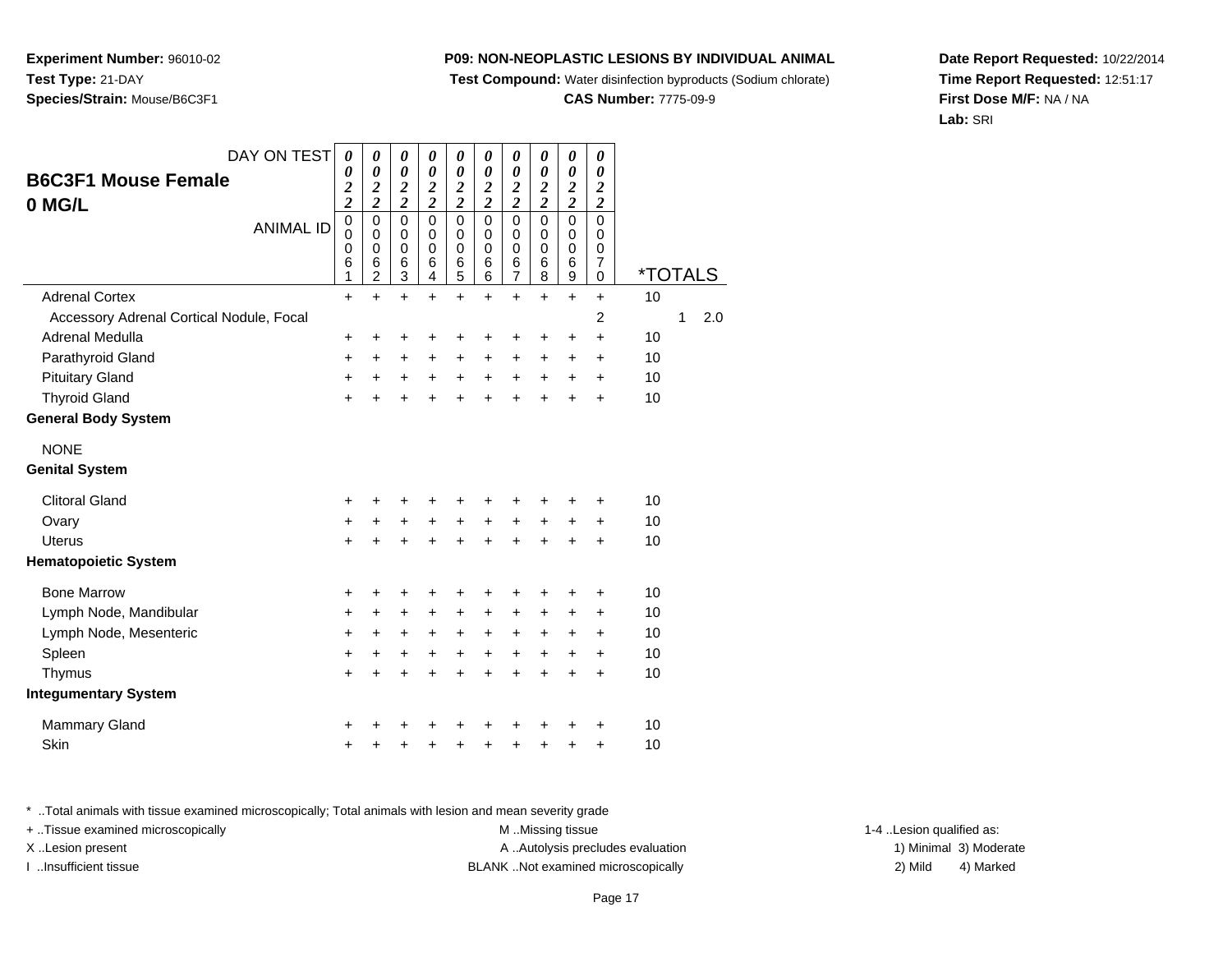**Test Compound:** Water disinfection byproducts (Sodium chlorate)

**CAS Number:** 7775-09-9

**Date Report Requested:** 10/22/2014**Time Report Requested:** 12:51:17**First Dose M/F:** NA / NA**Lab:** SRI

| DAY ON TEST<br><b>B6C3F1 Mouse Female</b><br>0 MG/L            | 0<br>0<br>$\overline{\mathbf{c}}$<br>$\overline{\mathbf{c}}$ | 0<br>0<br>$\overline{\mathbf{c}}$<br>$\overline{\mathbf{c}}$ | 0<br>0<br>$\frac{2}{2}$ | 0<br>0<br>$\boldsymbol{2}$<br>$\overline{2}$ | 0<br>0<br>$\boldsymbol{2}$<br>$\overline{\mathbf{c}}$   | 0<br>0<br>$\boldsymbol{2}$<br>$\overline{\mathbf{c}}$ | 0<br>0<br>$\overline{\mathbf{c}}$<br>$\overline{\mathbf{c}}$ | 0<br>0<br>$\boldsymbol{2}$<br>$\overline{2}$ | 0<br>0<br>$\boldsymbol{2}$<br>$\overline{2}$            | 0<br>0<br>2<br>$\overline{c}$ |                       |     |
|----------------------------------------------------------------|--------------------------------------------------------------|--------------------------------------------------------------|-------------------------|----------------------------------------------|---------------------------------------------------------|-------------------------------------------------------|--------------------------------------------------------------|----------------------------------------------|---------------------------------------------------------|-------------------------------|-----------------------|-----|
| <b>ANIMAL ID</b>                                               | $\mathbf 0$<br>0<br>0<br>6<br>1                              | 0<br>0<br>0<br>6<br>$\overline{c}$                           | 0<br>0<br>0<br>6<br>3   | $\mathbf 0$<br>0<br>0<br>6<br>4              | $\mathbf 0$<br>0<br>$\mathbf 0$<br>$6\phantom{1}6$<br>5 | 0<br>0<br>0<br>6<br>6                                 | 0<br>0<br>0<br>6<br>7                                        | 0<br>0<br>$\mathbf 0$<br>$\,6$<br>8          | $\mathbf 0$<br>0<br>$\mathbf 0$<br>$6\phantom{1}6$<br>9 | $\Omega$<br>0<br>0<br>7<br>0  | <i><b>*TOTALS</b></i> |     |
| Skin<br>Musculoskeletal System                                 | +                                                            | +                                                            | $\ddot{}$               | +                                            | $\ddot{}$                                               | $\ddot{}$                                             | $\ddot{}$                                                    | $\ddot{}$                                    | $\ddot{}$                                               | $\ddot{}$                     | 10                    |     |
| Bone<br>Nervous System                                         | +                                                            |                                                              |                         |                                              |                                                         |                                                       |                                                              |                                              | +                                                       | ٠                             | 10                    |     |
| <b>Brain</b><br><b>Respiratory System</b>                      | +                                                            | +                                                            | +                       |                                              |                                                         |                                                       |                                                              |                                              | +                                                       | ٠                             | 10                    |     |
| Lung<br><b>Nose</b><br>Trachea<br><b>Special Senses System</b> | +<br>$\ddot{}$<br>$\ddot{}$                                  | +<br>$\ddot{}$<br>$\pm$                                      | +<br>$\ddot{}$<br>+     | +<br>$\ddot{}$<br>+                          | ٠<br>$\ddot{}$<br>$\ddot{}$                             | +<br>$\ddot{}$<br>$\pm$                               | +<br>$\ddot{}$<br>$\pm$                                      | ٠<br>$\ddot{}$<br>+                          | ÷<br>$\ddot{}$<br>$\ddot{}$                             | +<br>$\ddot{}$<br>+           | 10<br>10<br>10        |     |
| <b>NONE</b><br><b>Urinary System</b>                           |                                                              |                                                              |                         |                                              |                                                         |                                                       |                                                              |                                              |                                                         |                               |                       |     |
| Kidney<br>Renal Tubule, Regeneration, Focal                    | +                                                            |                                                              |                         |                                              |                                                         |                                                       | 1                                                            |                                              | +                                                       | +                             | 10<br>1               | 1.0 |
| <b>Urinary Bladder</b>                                         | $\ddot{}$                                                    | +                                                            |                         |                                              | +                                                       | +                                                     | +                                                            | +                                            | +                                                       | +                             | 10                    |     |

\* ..Total animals with tissue examined microscopically; Total animals with lesion and mean severity grade

 $\mathsf{r}$  +

**Experiment Number:** 96010-02

**Species/Strain:** Mouse/B6C3F1

**Test Type:** 21-DAY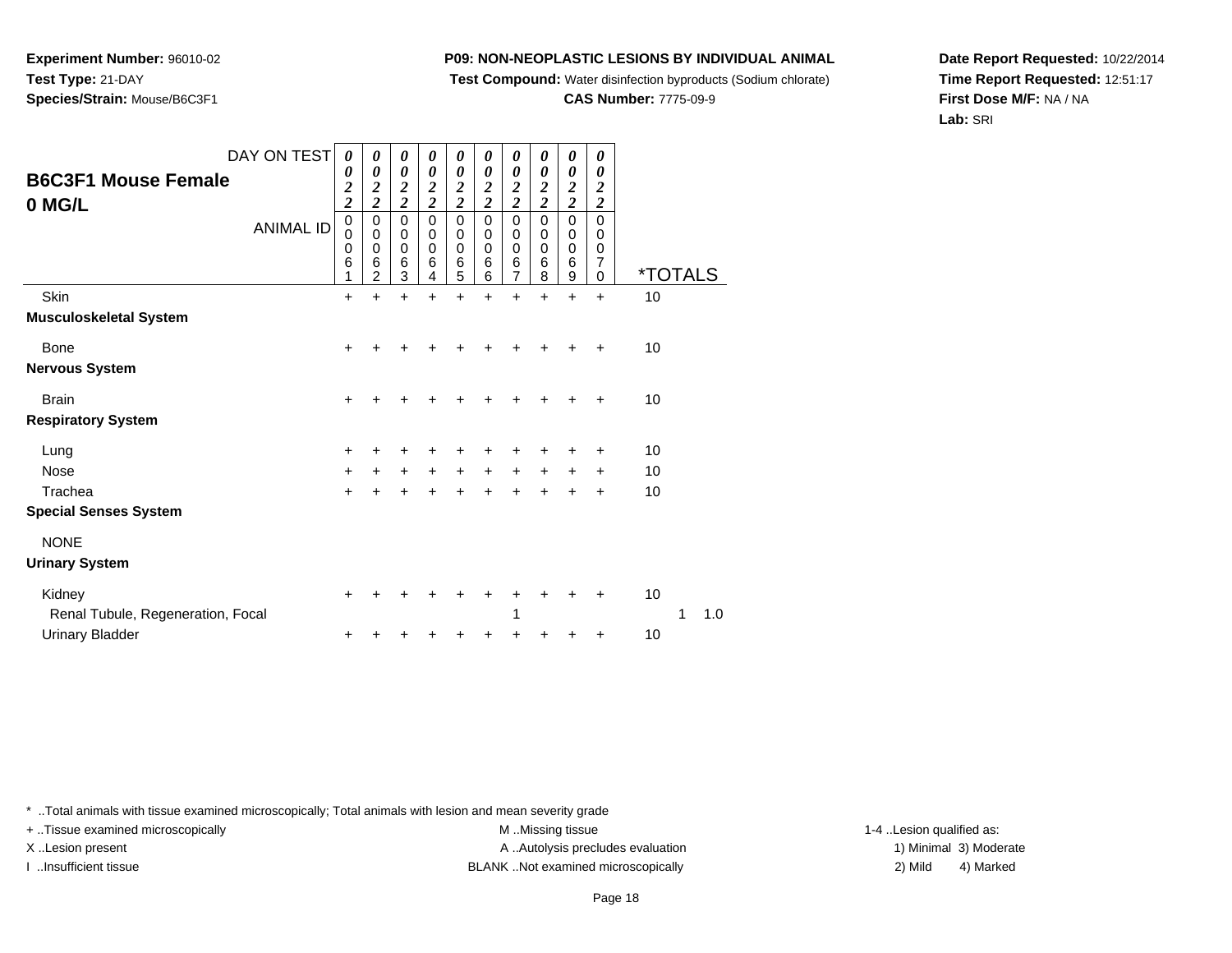**P09: NON-NEOPLASTIC LESIONS BY INDIVIDUAL ANIMAL**

 **Test Compound:** Water disinfection byproducts (Sodium chlorate)**CAS Number:** 7775-09-9

**Date Report Requested:** 10/22/2014**Time Report Requested:** 12:51:17**First Dose M/F:** NA / NA**Lab:** SRI

DAY ON TEST

# **B6C3F1 Mouse Female125 MG/L**

ANIMAL ID

\*TOTALS

**Alimentary System**

NONE

**Cardiovascular System**

NONE

**Endocrine System**

**NONE** 

#### **General Body System**

NONE

**Genital System**

### NONE

**Hematopoietic System**

### NONE

**Integumentary System**

NONE

**Musculoskeletal System**

### NONE

**Nervous System**

NONE

\* ..Total animals with tissue examined microscopically; Total animals with lesion and mean severity grade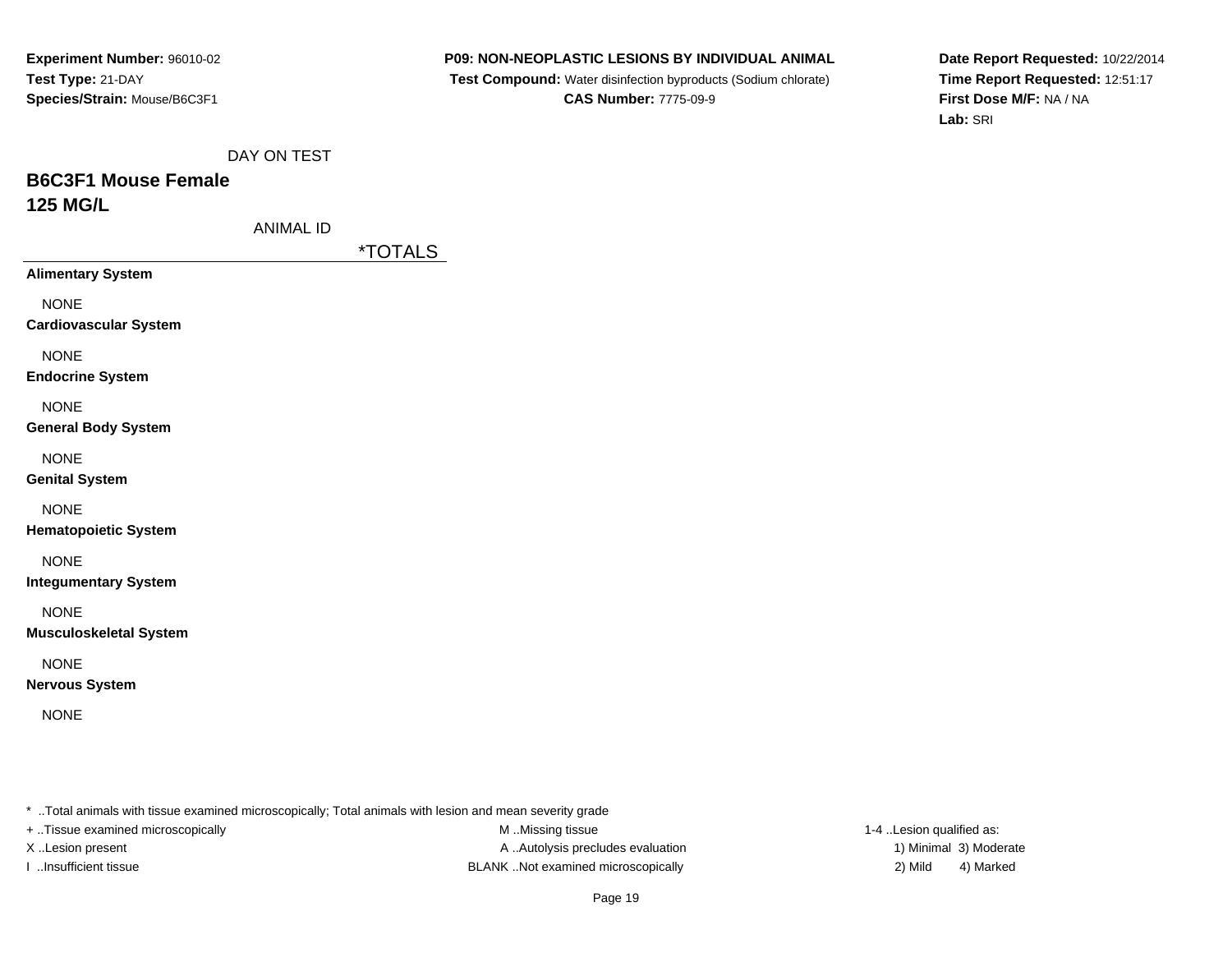**P09: NON-NEOPLASTIC LESIONS BY INDIVIDUAL ANIMAL**

 **Test Compound:** Water disinfection byproducts (Sodium chlorate)**CAS Number:** 7775-09-9

**Date Report Requested:** 10/22/2014**Time Report Requested:** 12:51:17**First Dose M/F:** NA / NA**Lab:** SRI

DAY ON TEST

# **B6C3F1 Mouse Female125 MG/L**

ANIMAL ID

\*TOTALS

**Respiratory System**

NONE

**Special Senses System**

NONE

**Urinary System**

NONE

\* ..Total animals with tissue examined microscopically; Total animals with lesion and mean severity grade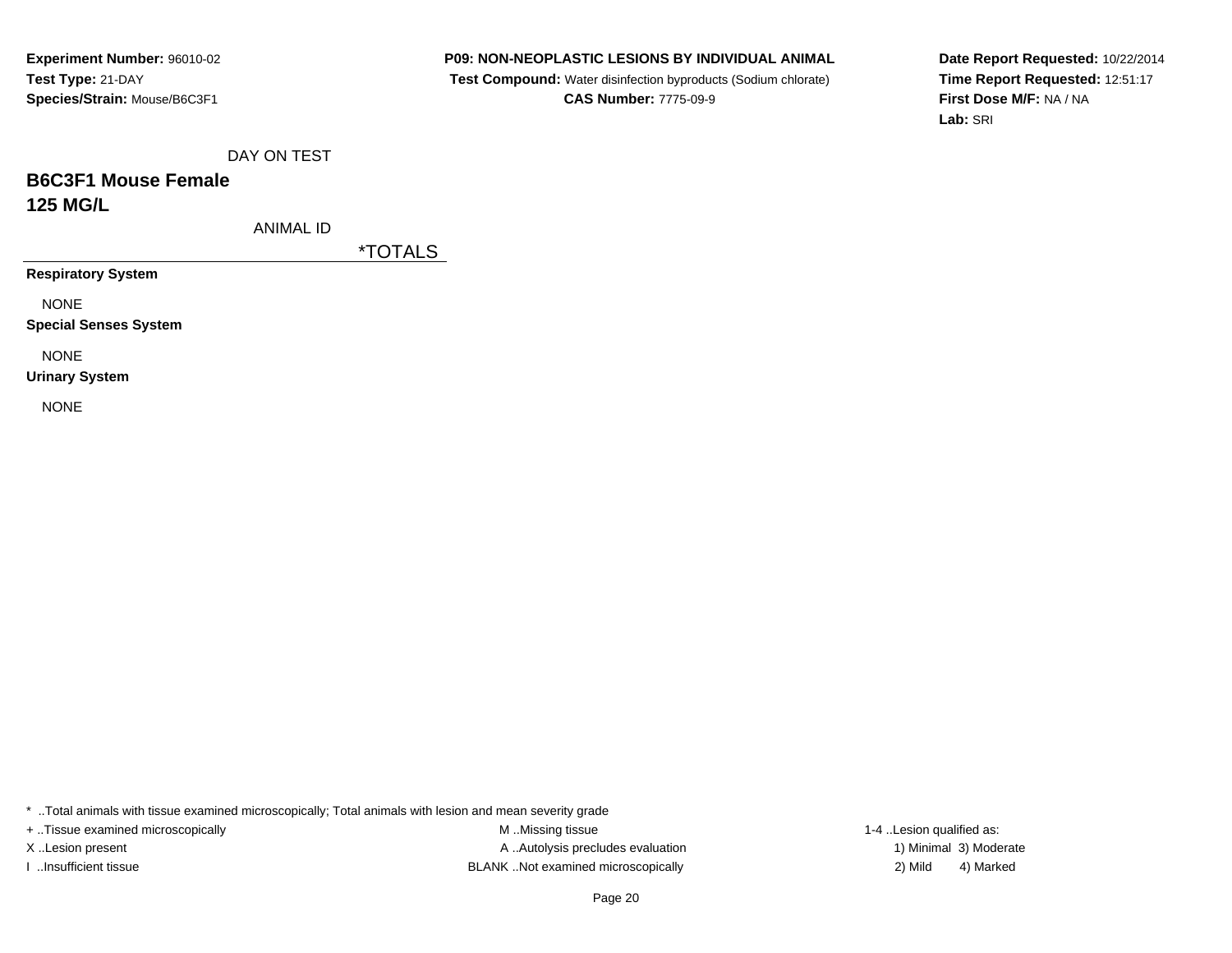**P09: NON-NEOPLASTIC LESIONS BY INDIVIDUAL ANIMAL**

 **Test Compound:** Water disinfection byproducts (Sodium chlorate)**CAS Number:** 7775-09-9

**Date Report Requested:** 10/22/2014**Time Report Requested:** 12:51:17**First Dose M/F:** NA / NA**Lab:** SRI

DAY ON TEST

# **B6C3F1 Mouse Female250 MG/L**

| ANIMAL ID |  |
|-----------|--|
|-----------|--|

\*TOTALS

**Alimentary System**

NONE

**Cardiovascular System**

NONE

**Endocrine System**

**NONE** 

#### **General Body System**

NONE

**Genital System**

NONE

**Hematopoietic System**

NONE

**Integumentary System**

NONE

**Musculoskeletal System**

NONE

**Nervous System**

NONE

\* ..Total animals with tissue examined microscopically; Total animals with lesion and mean severity grade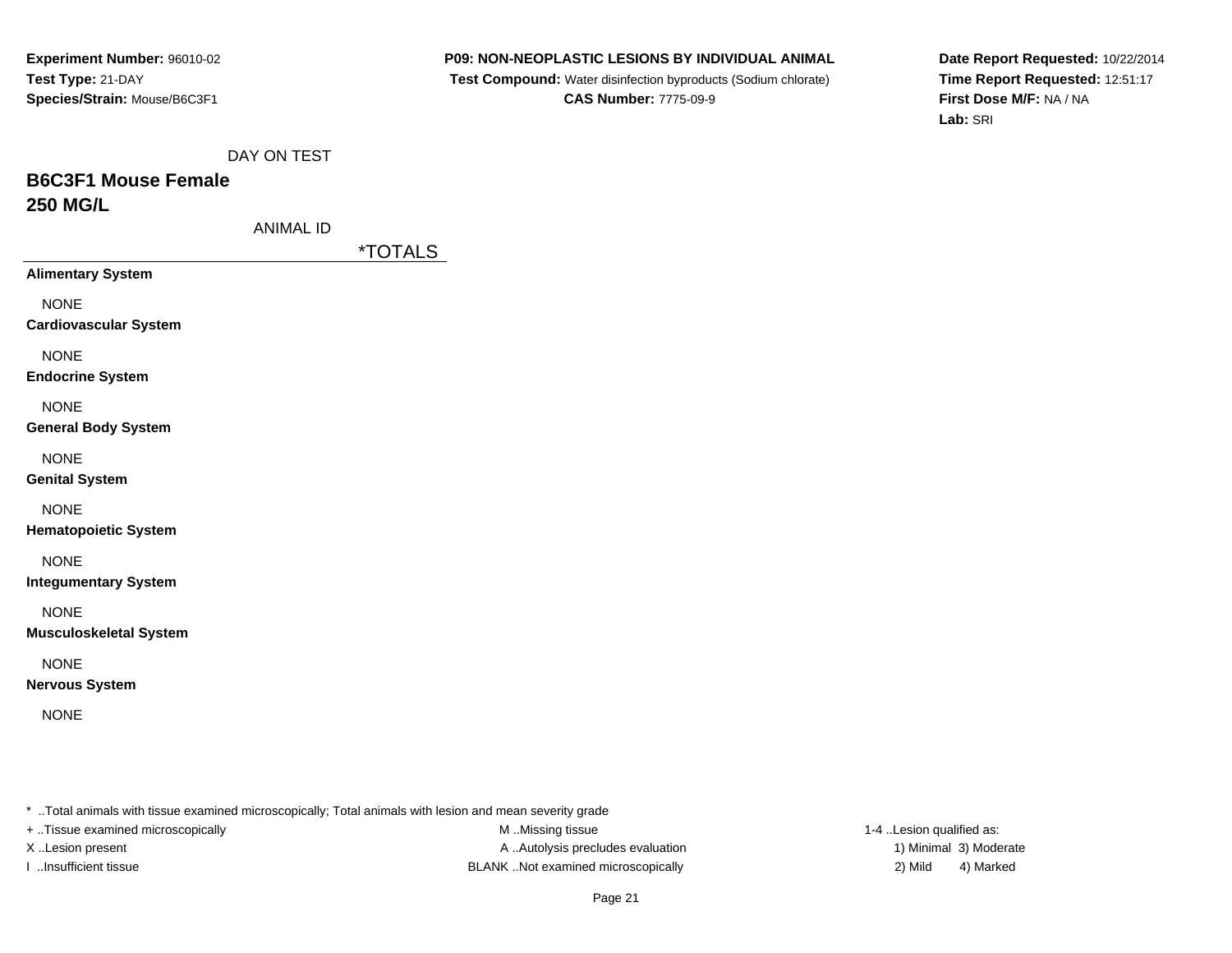**P09: NON-NEOPLASTIC LESIONS BY INDIVIDUAL ANIMAL**

 **Test Compound:** Water disinfection byproducts (Sodium chlorate)**CAS Number:** 7775-09-9

**Date Report Requested:** 10/22/2014**Time Report Requested:** 12:51:17**First Dose M/F:** NA / NA**Lab:** SRI

DAY ON TEST

# **B6C3F1 Mouse Female250 MG/L**

ANIMAL ID

\*TOTALS

**Respiratory System**

NONE

**Special Senses System**

NONE

**Urinary System**

NONE

\* ..Total animals with tissue examined microscopically; Total animals with lesion and mean severity grade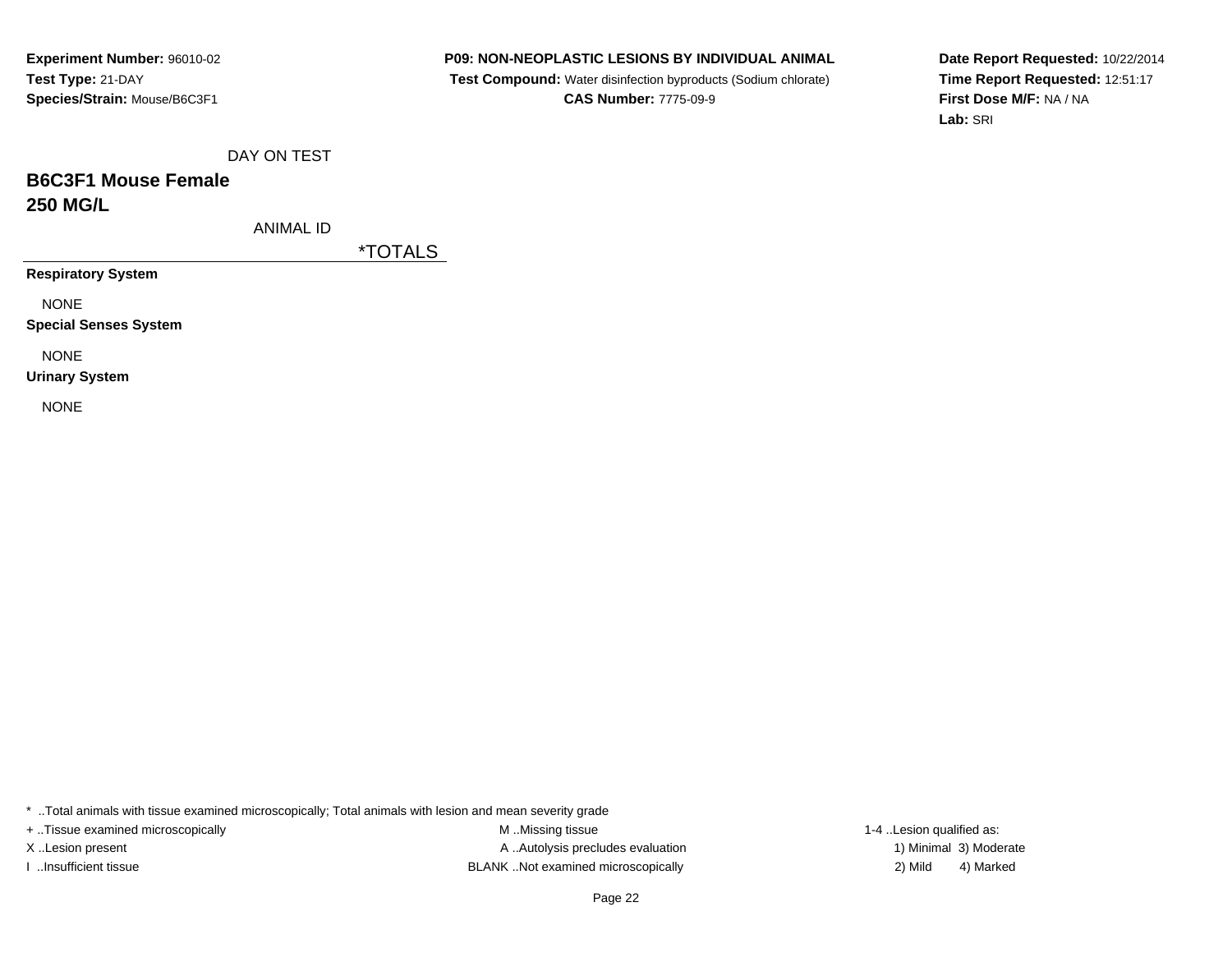**P09: NON-NEOPLASTIC LESIONS BY INDIVIDUAL ANIMAL**

 **Test Compound:** Water disinfection byproducts (Sodium chlorate)**CAS Number:** 7775-09-9

**Date Report Requested:** 10/22/2014**Time Report Requested:** 12:51:17**First Dose M/F:** NA / NA**Lab:** SRI

DAY ON TEST

# **B6C3F1 Mouse Female500 MG/L**

| ANIMAL ID |
|-----------|
|-----------|

\*TOTALS

**Alimentary System**

NONE

**Cardiovascular System**

NONE

**Endocrine System**

**NONE** 

#### **General Body System**

NONE

**Genital System**

#### NONE

**Hematopoietic System**

### NONE

**Integumentary System**

NONE

**Musculoskeletal System**

### NONE

**Nervous System**

NONE

\* ..Total animals with tissue examined microscopically; Total animals with lesion and mean severity grade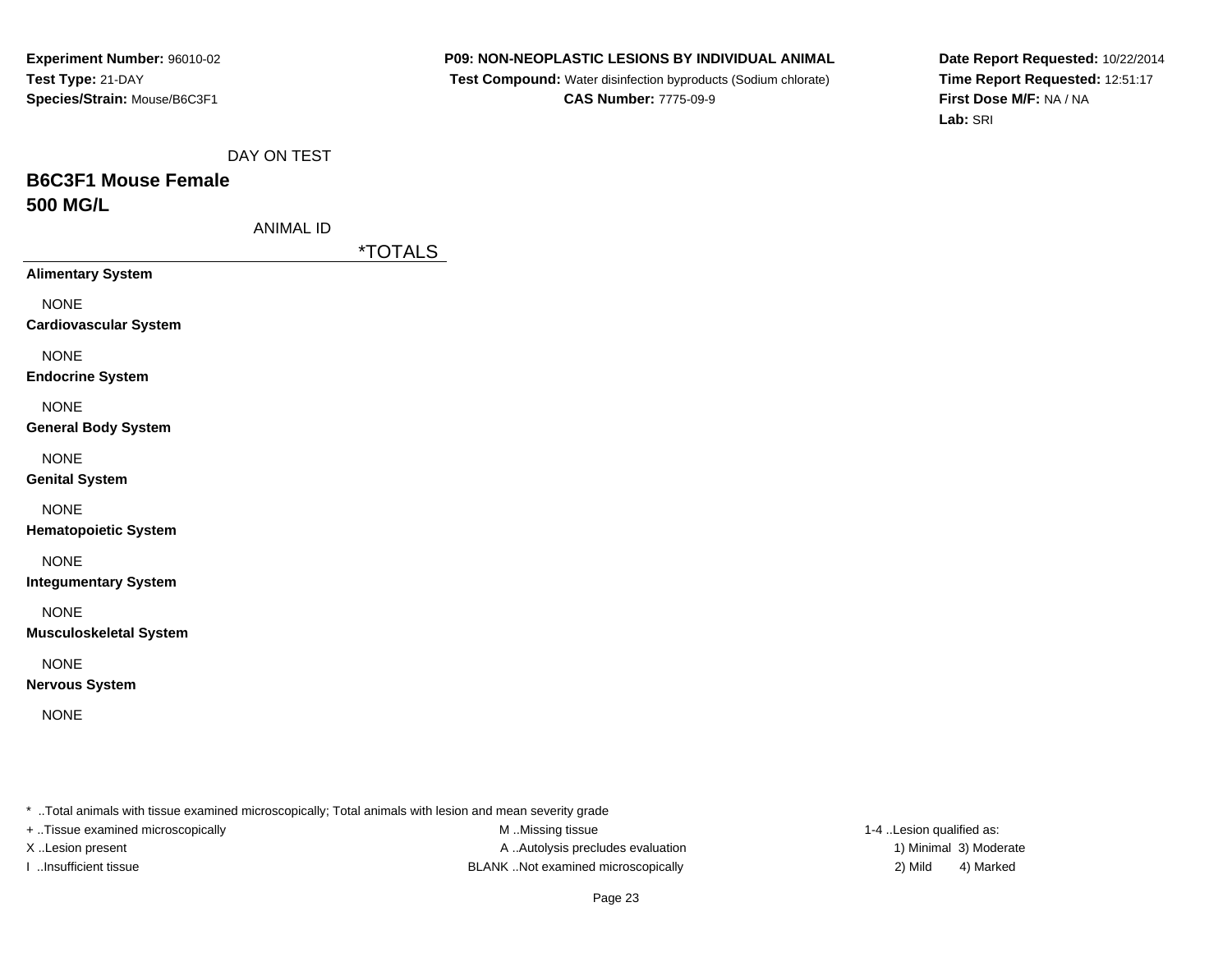**P09: NON-NEOPLASTIC LESIONS BY INDIVIDUAL ANIMAL**

 **Test Compound:** Water disinfection byproducts (Sodium chlorate)**CAS Number:** 7775-09-9

**Date Report Requested:** 10/22/2014**Time Report Requested:** 12:51:17**First Dose M/F:** NA / NA**Lab:** SRI

DAY ON TEST

# **B6C3F1 Mouse Female500 MG/L**

ANIMAL ID

\*TOTALS

**Respiratory System**

NONE

**Special Senses System**

NONE

**Urinary System**

NONE

\* ..Total animals with tissue examined microscopically; Total animals with lesion and mean severity grade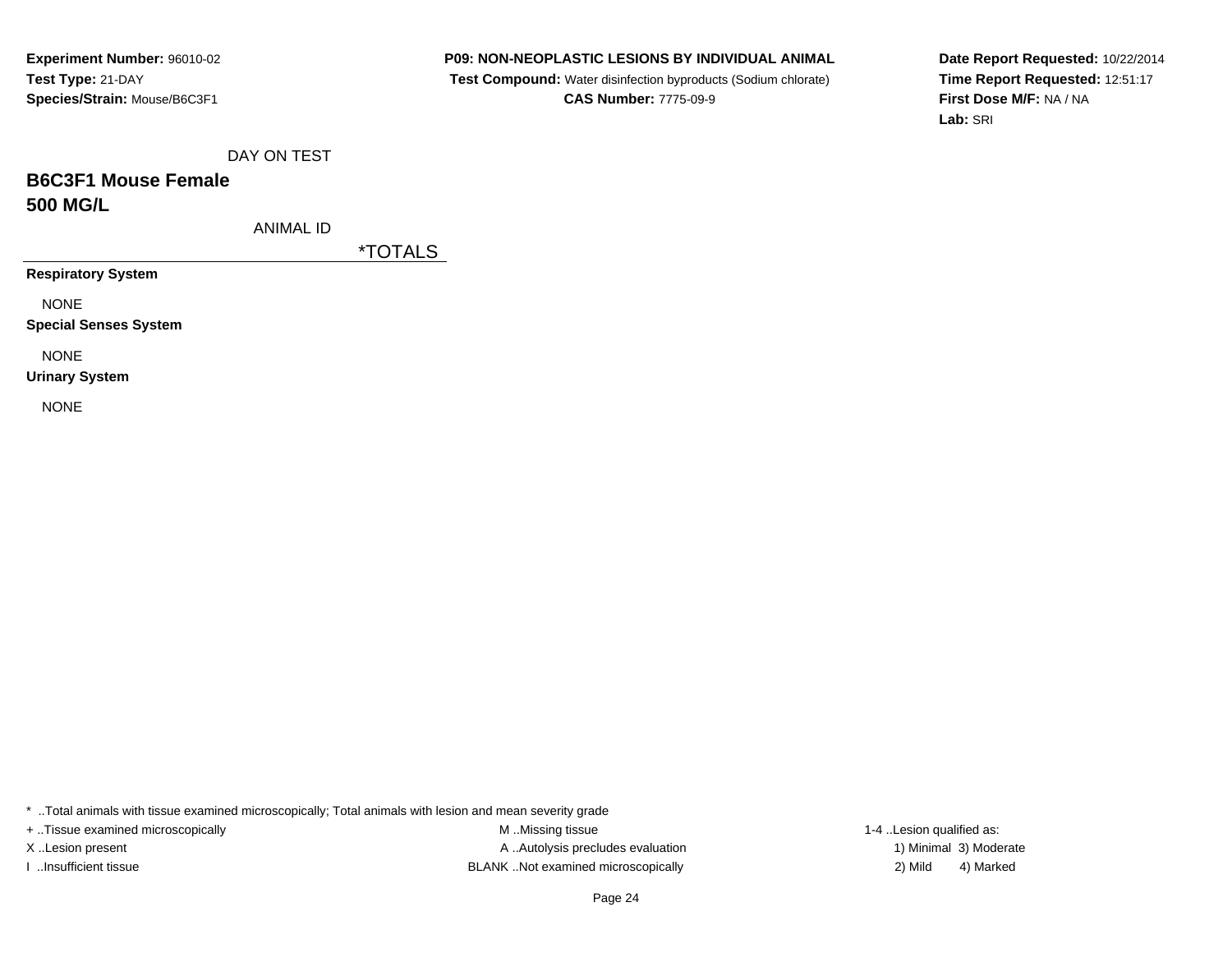**P09: NON-NEOPLASTIC LESIONS BY INDIVIDUAL ANIMAL**

 **Test Compound:** Water disinfection byproducts (Sodium chlorate)**CAS Number:** 7775-09-9

**Date Report Requested:** 10/22/2014**Time Report Requested:** 12:51:18**First Dose M/F:** NA / NA**Lab:** SRI

DAY ON TEST

# **B6C3F1 Mouse Female1000MG/L**

| ANIMAL ID |  |
|-----------|--|
|-----------|--|

\*TOTALS

**Alimentary System**

NONE

**Cardiovascular System**

NONE

**Endocrine System**

**NONE** 

#### **General Body System**

NONE

**Genital System**

NONE

**Hematopoietic System**

NONE

**Integumentary System**

NONE

**Musculoskeletal System**

NONE

**Nervous System**

NONE

\* ..Total animals with tissue examined microscopically; Total animals with lesion and mean severity grade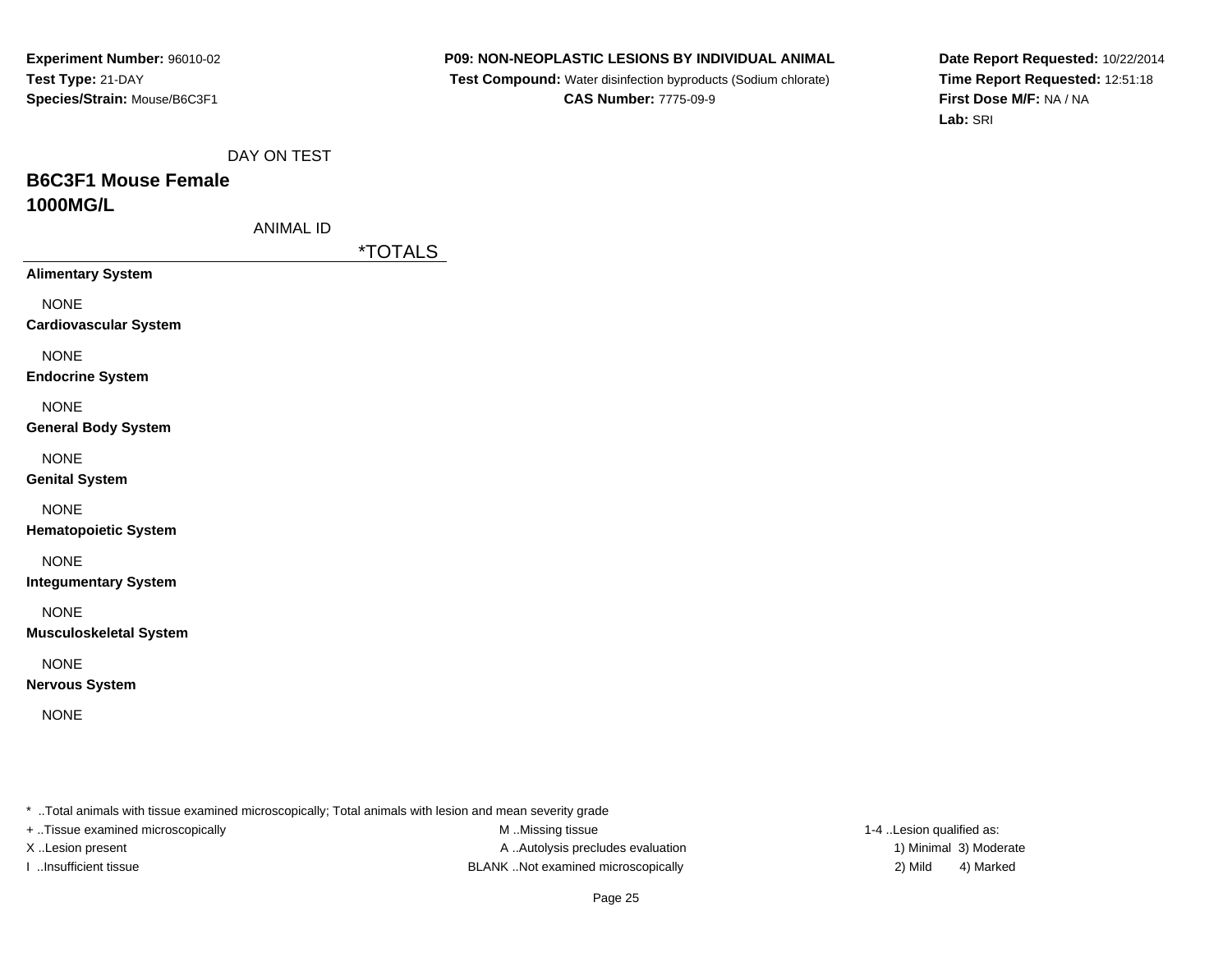**P09: NON-NEOPLASTIC LESIONS BY INDIVIDUAL ANIMAL**

 **Test Compound:** Water disinfection byproducts (Sodium chlorate)**CAS Number:** 7775-09-9

**Date Report Requested:** 10/22/2014**Time Report Requested:** 12:51:18**First Dose M/F:** NA / NA**Lab:** SRI

DAY ON TEST

# **B6C3F1 Mouse Female1000MG/L**

ANIMAL ID

\*TOTALS

**Respiratory System**

NONE

**Special Senses System**

NONE

**Urinary System**

NONE

\* ..Total animals with tissue examined microscopically; Total animals with lesion and mean severity grade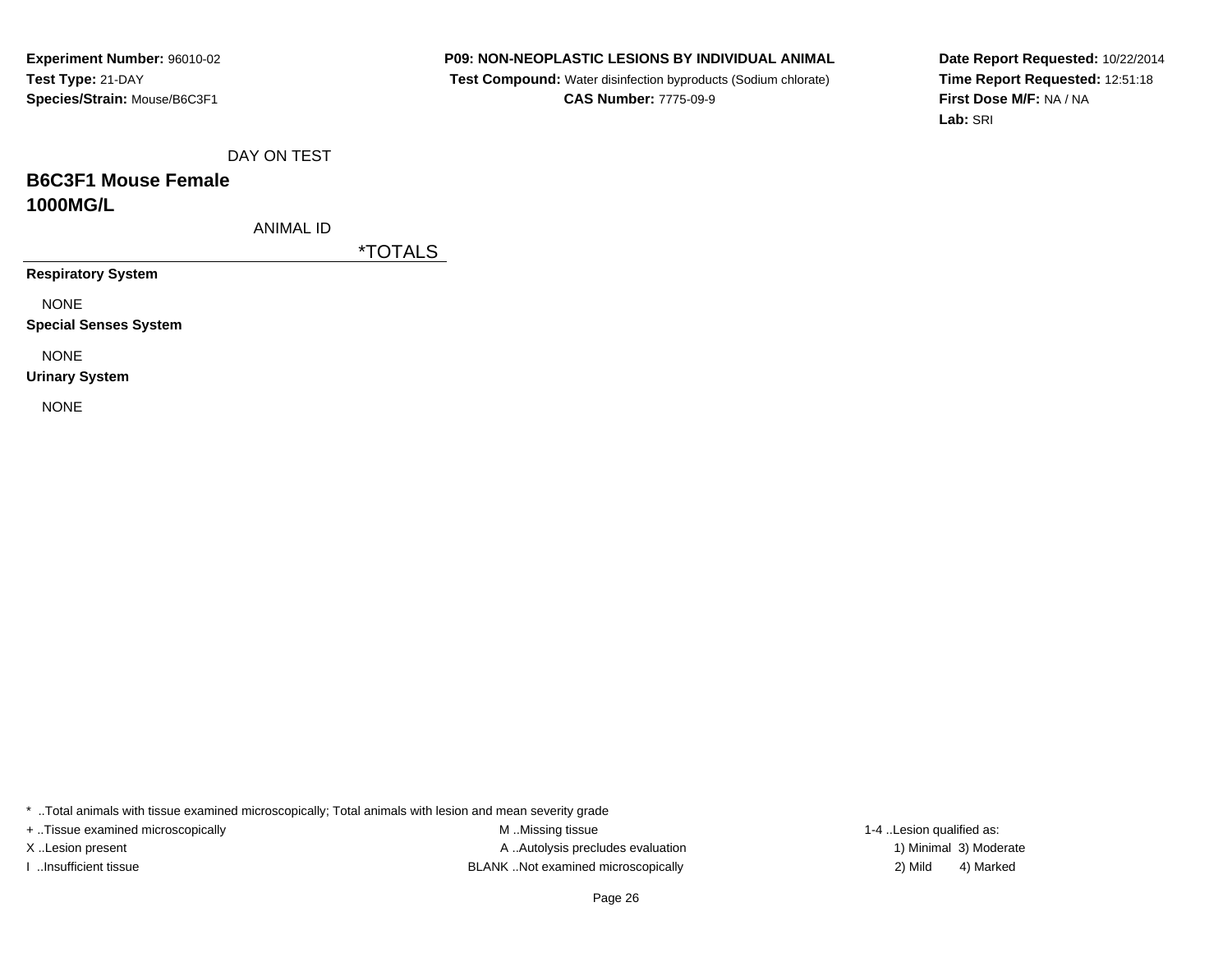**Test Compound:** Water disinfection byproducts (Sodium chlorate)

**CAS Number:** 7775-09-9

**Date Report Requested:** 10/22/2014**Time Report Requested:** 12:51:18**First Dose M/F:** NA / NA**Lab:** SRI

\* ..Total animals with tissue examined microscopically; Total animals with lesion and mean severity grade

+ ..Tissue examined microscopically examined microscopically examined as:  $M$  ..Missing tissue 1-4 ..Lesion qualified as:

| enar ivieuulla | ÷       | — <del>т</del> |  |
|----------------|---------|----------------|--|
| athyroid Gland | $+$ $+$ |                |  |
|                |         |                |  |

|  | DAY C |
|--|-------|

**Experiment Number:** 96010-02

**Species/Strain:** Mouse/B6C3F1

**Test Type:** 21-DAY

|                              | DAY ON TEST      | 0                                                  | 0                                           | 0                                  | 0                                  | 0                                  | 0                                           | 0                                           | 0                                           | 0                                           | 0                                  |         |
|------------------------------|------------------|----------------------------------------------------|---------------------------------------------|------------------------------------|------------------------------------|------------------------------------|---------------------------------------------|---------------------------------------------|---------------------------------------------|---------------------------------------------|------------------------------------|---------|
| <b>B6C3F1 Mouse Female</b>   |                  | 0                                                  | 0                                           | 0                                  | $\theta$                           | 0                                  | $\theta$                                    | $\theta$                                    | $\theta$                                    | 0                                           | $\boldsymbol{\theta}$              |         |
| <b>2000MG/L</b>              |                  | $\overline{\mathbf{c}}$<br>$\overline{\mathbf{c}}$ | $\boldsymbol{2}$<br>$\overline{\mathbf{c}}$ | $\boldsymbol{2}$<br>$\overline{c}$ | $\boldsymbol{2}$<br>$\overline{c}$ | $\boldsymbol{2}$<br>$\overline{c}$ | $\boldsymbol{2}$<br>$\overline{\mathbf{c}}$ | $\boldsymbol{2}$<br>$\overline{\mathbf{c}}$ | $\boldsymbol{2}$<br>$\overline{\mathbf{c}}$ | $\boldsymbol{2}$<br>$\overline{\mathbf{c}}$ | $\boldsymbol{2}$<br>$\overline{2}$ |         |
|                              | <b>ANIMAL ID</b> | $\mathbf 0$<br>$\mathbf 0$<br>1                    | $\mathbf 0$<br>0<br>1                       | 0<br>0<br>1                        | 0<br>0<br>1                        | $\mathbf 0$<br>0<br>1              | $\mathbf 0$<br>0<br>1                       | $\mathbf 0$<br>0<br>1                       | $\mathbf 0$<br>0<br>1                       | $\mathbf 0$<br>0<br>1                       | $\mathbf 0$<br>0<br>1              |         |
|                              |                  | 1<br>1                                             | 1<br>$\overline{2}$                         | 1<br>3                             | 1<br>4                             | 1<br>5                             | 1<br>6                                      | 1<br>$\overline{7}$                         | 1<br>8                                      | 1<br>9                                      | $\overline{c}$<br>$\Omega$         | *TOTALS |
| <b>Alimentary System</b>     |                  |                                                    |                                             |                                    |                                    |                                    |                                             |                                             |                                             |                                             |                                    |         |
| Esophagus                    |                  | +                                                  | +                                           | +                                  | +                                  | +                                  | +                                           | +                                           | M                                           | +                                           | M                                  | 8       |
| Gallbladder                  |                  | +                                                  | +                                           | +                                  | +                                  | +                                  | +                                           | +                                           | М                                           | +                                           | +                                  | 9       |
| Intestine Large, Cecum       |                  | $\ddot{}$                                          | $\ddot{}$                                   | $\ddot{}$                          | +                                  | +                                  | +                                           | +                                           | +                                           | +                                           | +                                  | 10      |
| Intestine Large, Colon       |                  | +                                                  | +                                           | +                                  | +                                  | +                                  | +                                           | +                                           | +                                           | +                                           | +                                  | 10      |
| Intestine Large, Rectum      |                  | $\ddot{}$                                          | $\ddot{}$                                   | $\ddot{}$                          | $\ddot{}$                          | $\ddot{}$                          | $\ddot{}$                                   | $\ddot{}$                                   | $\ddot{}$                                   | $\ddot{}$                                   | $\ddot{}$                          | 10      |
| Intestine Small, Duodenum    |                  | +                                                  | +                                           | +                                  | +                                  | +                                  | +                                           | +                                           | +                                           | +                                           | +                                  | 10      |
| Intestine Small, Ileum       |                  | $\ddot{}$                                          | $\ddot{}$                                   | +                                  | $\ddot{}$                          | $\ddot{}$                          | $\ddot{}$                                   | $\ddot{}$                                   | $\ddot{}$                                   | $\ddot{}$                                   | $\ddot{}$                          | 10      |
| Intestine Small, Jejunum     |                  | $\ddot{}$                                          | +                                           | +                                  | +                                  | +                                  | +                                           | +                                           | +                                           | +                                           | +                                  | 10      |
| Liver                        |                  | +                                                  | +                                           | +                                  | +                                  | +                                  | +                                           | +                                           | +                                           | $\ddot{}$                                   | $\ddot{}$                          | 10      |
| Pancreas                     |                  | $\ddot{}$                                          | $\ddot{}$                                   | +                                  | $\ddot{}$                          | +                                  | $\ddot{}$                                   | $\ddot{}$                                   | $\ddot{}$                                   | +                                           | $\ddot{}$                          | 10      |
| Salivary Glands              |                  | $\ddot{}$                                          | $\ddot{}$                                   | +                                  | +                                  | +                                  | +                                           | +                                           | +                                           | +                                           | +                                  | 10      |
| Stomach, Forestomach         |                  | $\ddot{}$                                          | $\ddot{}$                                   | +                                  | +                                  | +                                  | +                                           | +                                           | $\ddot{}$                                   | +                                           | +                                  | 10      |
| Stomach, Glandular           |                  | $\ddot{}$                                          |                                             | $\ddot{}$                          | $\ddot{}$                          | $\ddot{}$                          | $\ddot{}$                                   | $\ddot{}$                                   | $\ddot{}$                                   | $\ddot{}$                                   | $\ddot{}$                          | 10      |
| <b>Cardiovascular System</b> |                  |                                                    |                                             |                                    |                                    |                                    |                                             |                                             |                                             |                                             |                                    |         |
| <b>Blood Vessel</b>          |                  | +                                                  | +                                           | +                                  | +                                  | +                                  | +                                           | +                                           | м                                           | +                                           | +                                  | 9       |
| Heart                        |                  | $\ddot{}$                                          | ÷                                           | $\ddot{}$                          | $\ddot{}$                          | $\ddot{}$                          | $\ddot{}$                                   | $\ddot{}$                                   | $\ddot{}$                                   | $\ddot{}$                                   | $\ddot{}$                          | 10      |
| <b>Endocrine System</b>      |                  |                                                    |                                             |                                    |                                    |                                    |                                             |                                             |                                             |                                             |                                    |         |
| <b>Adrenal Cortex</b>        |                  | +                                                  | +                                           | +                                  | +                                  | +                                  | +                                           | +                                           | +                                           | +                                           | +                                  | 10      |
| <b>Adrenal Medulla</b>       |                  | +                                                  | +                                           | +                                  | +                                  | +                                  | $\pm$                                       | +                                           | $\pm$                                       | +                                           | +                                  | 10      |
| Parathyroid Gland            |                  | +                                                  | +                                           | +                                  | +                                  | +                                  | $\ddot{}$                                   | +                                           | +                                           | +                                           | $\ddot{}$                          | 10      |
|                              |                  |                                                    |                                             |                                    |                                    |                                    |                                             |                                             |                                             |                                             |                                    |         |

X..Lesion present **A ..Autolysis precludes evaluation** A ..Autolysis precludes evaluation 1) Minimal 3) Moderate I ..Insufficient tissue BLANK ..Not examined microscopically 2) Mild 4) Marked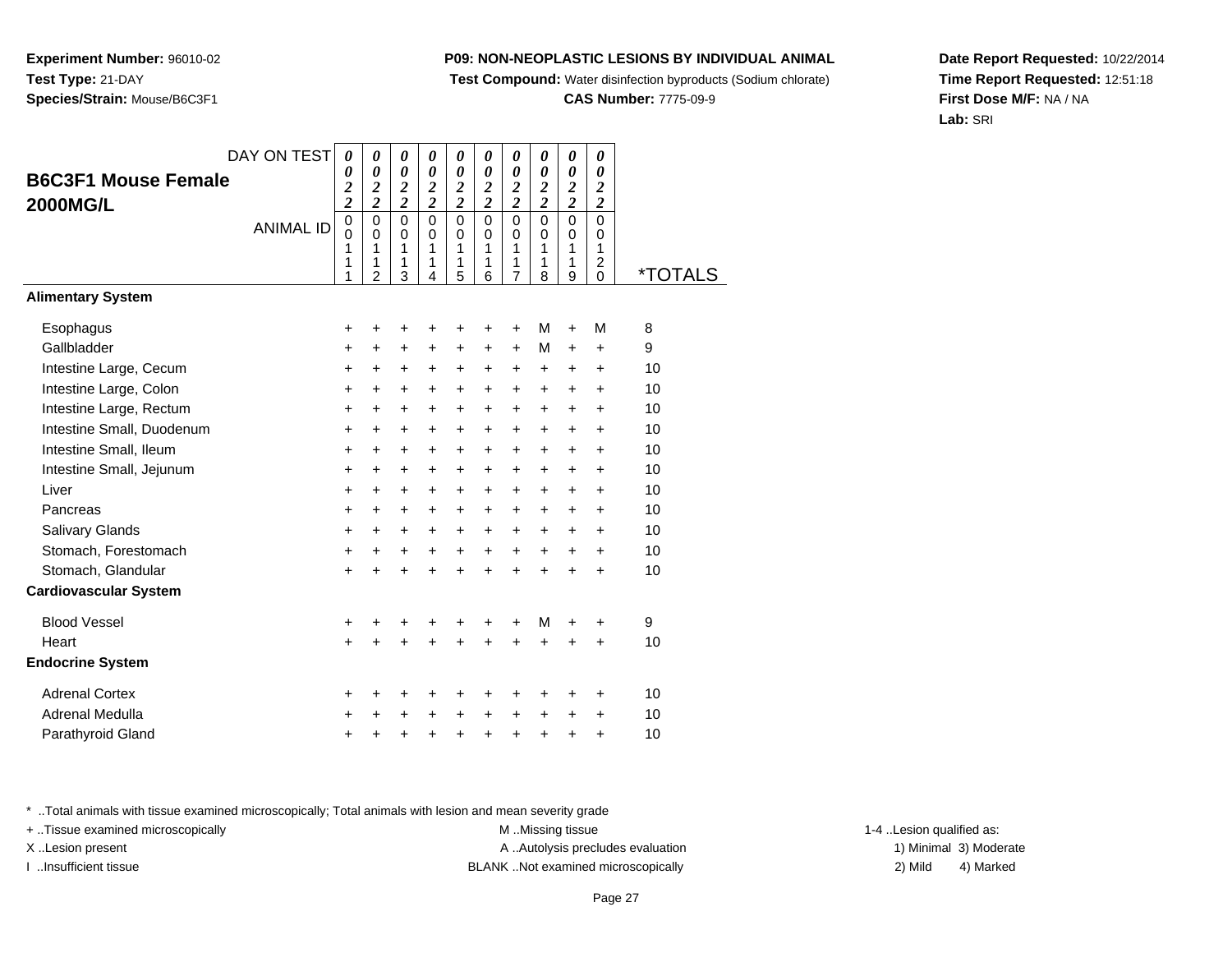**Test Compound:** Water disinfection byproducts (Sodium chlorate)

**CAS Number:** 7775-09-9

**Date Report Requested:** 10/22/2014**Time Report Requested:** 12:51:18**First Dose M/F:** NA / NA**Lab:** SRI

| DAY ON TEST                         | 0                                                            | $\boldsymbol{\theta}$                                 | 0                                             | 0                                                | 0                                      | 0                                             | 0                                                | 0                                             | 0                                                | 0                                                |                       |                |     |  |
|-------------------------------------|--------------------------------------------------------------|-------------------------------------------------------|-----------------------------------------------|--------------------------------------------------|----------------------------------------|-----------------------------------------------|--------------------------------------------------|-----------------------------------------------|--------------------------------------------------|--------------------------------------------------|-----------------------|----------------|-----|--|
| <b>B6C3F1 Mouse Female</b>          | 0<br>$\overline{\mathbf{c}}$                                 | $\boldsymbol{\theta}$<br>$\overline{\mathbf{c}}$      | $\boldsymbol{\theta}$                         | $\boldsymbol{\theta}$                            | 0                                      | $\boldsymbol{\theta}$                         | 0                                                | $\boldsymbol{\theta}$                         | $\boldsymbol{\theta}$                            | 0<br>$\boldsymbol{2}$                            |                       |                |     |  |
| <b>2000MG/L</b><br><b>ANIMAL ID</b> | $\overline{\mathbf{c}}$<br>$\boldsymbol{0}$<br>$\Omega$<br>1 | $\overline{\mathbf{c}}$<br>$\pmb{0}$<br>$\Omega$<br>1 | $\frac{2}{2}$<br>$\mathbf 0$<br>$\Omega$<br>1 | $\frac{2}{2}$<br>$\overline{0}$<br>$\Omega$<br>1 | $\frac{2}{2}$<br>$\mathbf 0$<br>0<br>1 | $\frac{2}{2}$<br>$\mathbf 0$<br>$\Omega$<br>1 | $\frac{2}{2}$<br>$\mathbf 0$<br>$\mathbf 0$<br>1 | $\frac{2}{2}$<br>$\mathbf 0$<br>$\Omega$<br>1 | $\frac{2}{2}$<br>$\mathbf 0$<br>$\mathbf 0$<br>1 | $\overline{\mathbf{c}}$<br>$\mathbf 0$<br>0<br>1 |                       |                |     |  |
|                                     | 1<br>1                                                       | 1<br>$\overline{2}$                                   | 1<br>3                                        | 1<br>4                                           | 1<br>5                                 | 1<br>6                                        | 1<br>$\overline{7}$                              | 1<br>8                                        | 1<br>9                                           | 2<br>$\mathbf 0$                                 | <i><b>*TOTALS</b></i> |                |     |  |
| <b>Pituitary Gland</b>              | +                                                            | $\ddot{}$                                             | +                                             | $\ddot{}$                                        | $\ddot{}$                              | $\ddot{}$                                     | $\ddot{}$                                        | $\ddot{}$                                     | $\ddot{}$                                        | $\ddot{}$                                        | 10                    |                |     |  |
| <b>Thyroid Gland</b>                | $\ddot{}$                                                    |                                                       | +                                             | ÷                                                | +                                      | +                                             | +                                                | +                                             | +                                                | +                                                | 10                    |                |     |  |
| <b>General Body System</b>          |                                                              |                                                       |                                               |                                                  |                                        |                                               |                                                  |                                               |                                                  |                                                  |                       |                |     |  |
| <b>NONE</b>                         |                                                              |                                                       |                                               |                                                  |                                        |                                               |                                                  |                                               |                                                  |                                                  |                       |                |     |  |
| <b>Genital System</b>               |                                                              |                                                       |                                               |                                                  |                                        |                                               |                                                  |                                               |                                                  |                                                  |                       |                |     |  |
| <b>Clitoral Gland</b>               | +                                                            |                                                       |                                               |                                                  |                                        |                                               | +                                                | +                                             |                                                  | +                                                | 10                    |                |     |  |
| Ovary                               | $\ddot{}$                                                    | $\pm$                                                 | +                                             | +                                                | +                                      | +                                             | +                                                | $\ddot{}$                                     | +                                                | +                                                | 10                    |                |     |  |
| <b>Uterus</b>                       | $\ddot{}$                                                    |                                                       |                                               | ÷                                                | $\ddot{}$                              | $\ddot{}$                                     | $\ddot{}$                                        | $\ddot{}$                                     | $\ddot{}$                                        | $\ddot{}$                                        | 10                    |                |     |  |
| <b>Hematopoietic System</b>         |                                                              |                                                       |                                               |                                                  |                                        |                                               |                                                  |                                               |                                                  |                                                  |                       |                |     |  |
| <b>Bone Marrow</b>                  | +                                                            |                                                       |                                               |                                                  |                                        | +                                             | +                                                | +                                             | +                                                | +                                                | 10                    |                |     |  |
| Lymph Node, Mandibular              | $\ddot{}$                                                    | ٠                                                     | ٠                                             | ٠                                                | +                                      | $\ddot{}$                                     | $\ddot{}$                                        | $\ddot{}$                                     | +                                                | +                                                | 10                    |                |     |  |
| Hemorrhage                          |                                                              | 1                                                     |                                               |                                                  |                                        |                                               |                                                  |                                               |                                                  |                                                  |                       | 1              | 1.0 |  |
| Lymph Node, Mesenteric              | +                                                            |                                                       | +                                             | +                                                | +                                      | +                                             | +                                                | +                                             | +                                                | +                                                | 10                    |                |     |  |
| Spleen                              | $\ddot{}$                                                    | +                                                     | $\ddot{}$                                     | +                                                | $\ddot{}$                              | +                                             | +                                                | +                                             | +                                                | +                                                | 10                    |                |     |  |
| Thymus                              | $\ddot{}$                                                    | +                                                     | +                                             | $\ddot{}$                                        | $\ddot{}$                              | $\ddot{}$                                     | $\ddot{}$                                        | $\ddot{}$                                     | $\ddot{}$                                        | +                                                | 10                    |                |     |  |
| Hemorrhage, Focal                   |                                                              | 1                                                     |                                               |                                                  |                                        |                                               |                                                  |                                               |                                                  | 1                                                |                       | $\overline{2}$ | 1.0 |  |
| <b>Integumentary System</b>         |                                                              |                                                       |                                               |                                                  |                                        |                                               |                                                  |                                               |                                                  |                                                  |                       |                |     |  |
| <b>Mammary Gland</b>                | +                                                            |                                                       |                                               |                                                  |                                        | ٠                                             | +                                                | +                                             | +                                                | +                                                | 10                    |                |     |  |
| Skin                                |                                                              |                                                       |                                               |                                                  | +                                      | +                                             | +                                                | +                                             | +                                                | +                                                | 10                    |                |     |  |
| <b>Musculoskeletal System</b>       |                                                              |                                                       |                                               |                                                  |                                        |                                               |                                                  |                                               |                                                  |                                                  |                       |                |     |  |

\* ..Total animals with tissue examined microscopically; Total animals with lesion and mean severity grade

**Experiment Number:** 96010-02

**Species/Strain:** Mouse/B6C3F1

**Test Type:** 21-DAY

+ ..Tissue examined microscopically examined microscopically examined as:  $M$  ..Missing tissue 1-4 ..Lesion qualified as: X..Lesion present **A ..Autolysis precludes evaluation** A ..Autolysis precludes evaluation 1) Minimal 3) Moderate

I ..Insufficient tissue BLANK ..Not examined microscopically 2) Mild 4) Marked